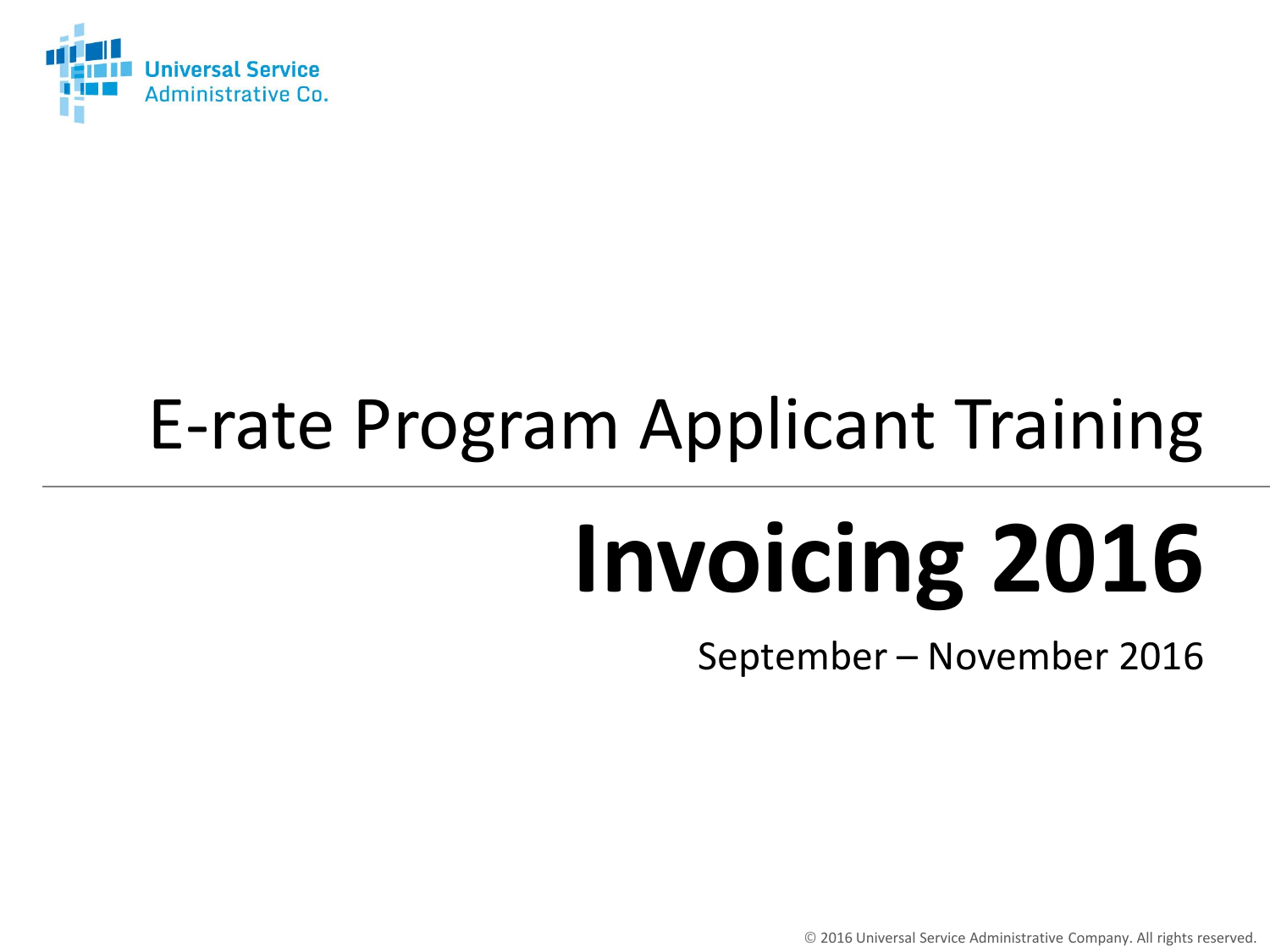

### **Agenda**

- FCC Form 498
- FCC Form 472 (BEAR)
- PIN
- Invoice Review Issues
- Deadlines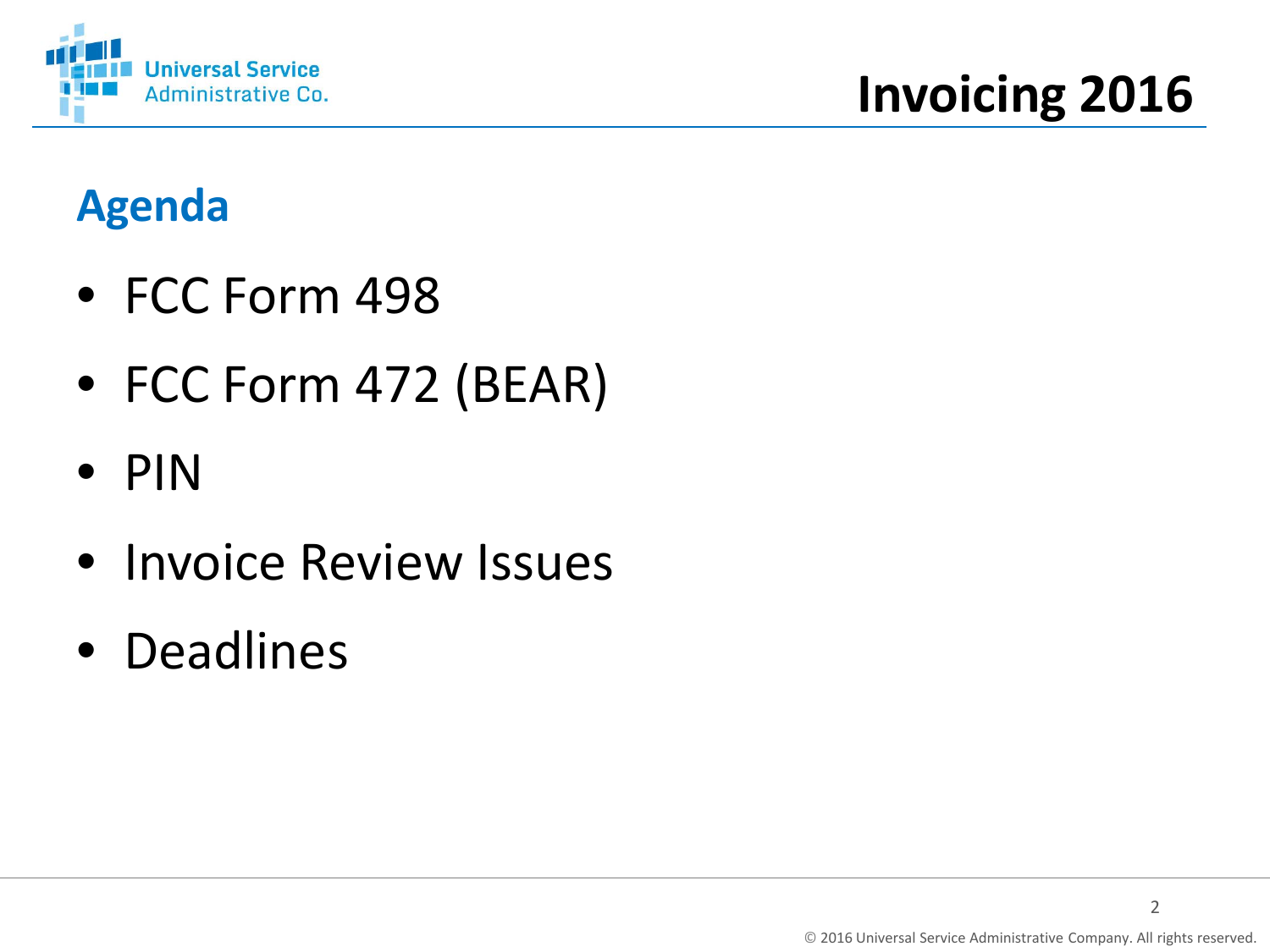

## Invoicing 2016

## **FCC Form 498**

© 2016 Universal Service Administrative Company. All rights reserved.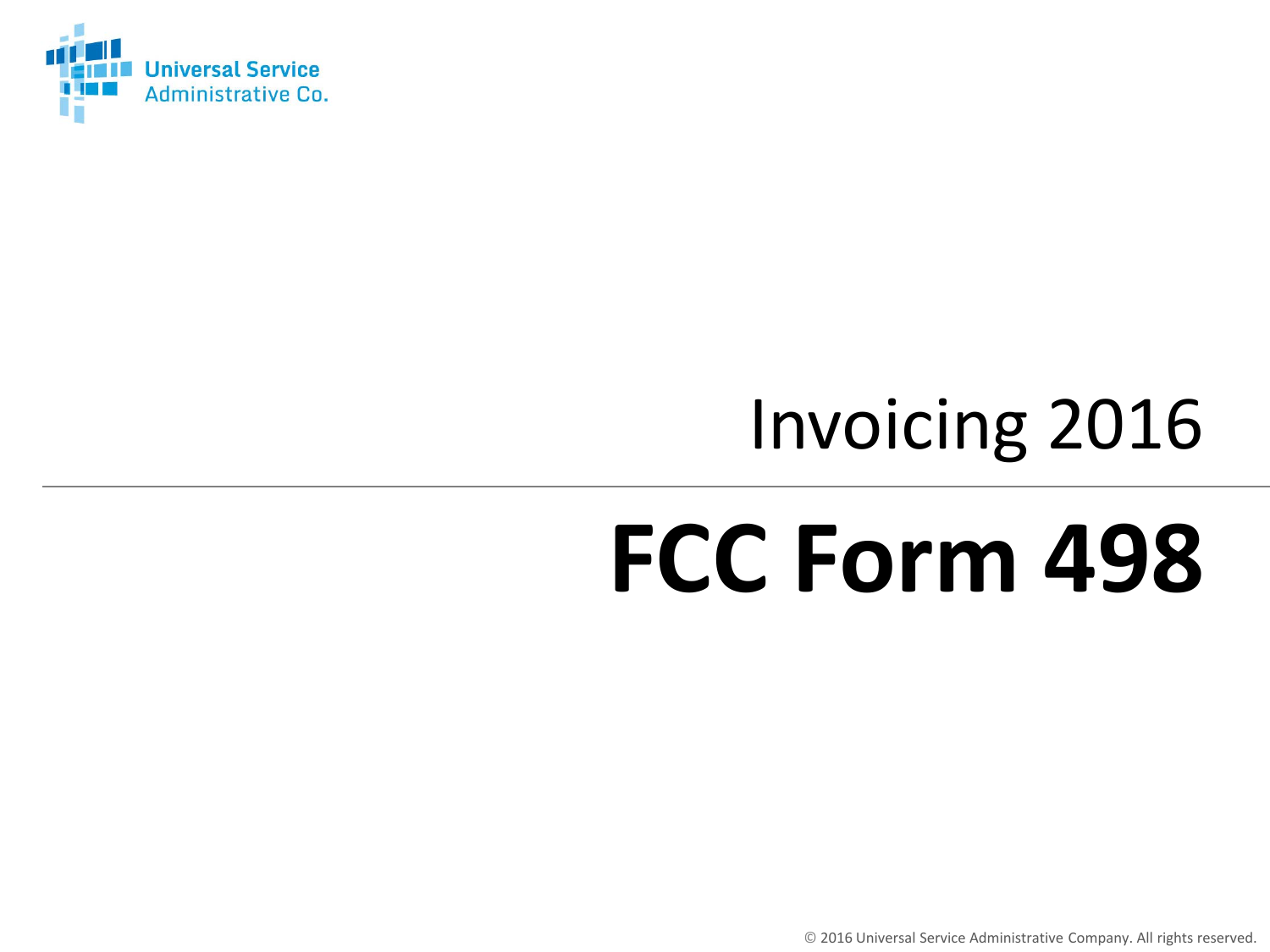

#### **FCC Form 498: Purpose and What You Need**

- Purpose: FCC Form 498 used to collect contact and banking information that USAC will use to deposit BEAR reimbursements to applicants that receive universal service support
- What you need for the FCC Form 498
	- Contact information
	- Applicant identification numbers
	- Banking information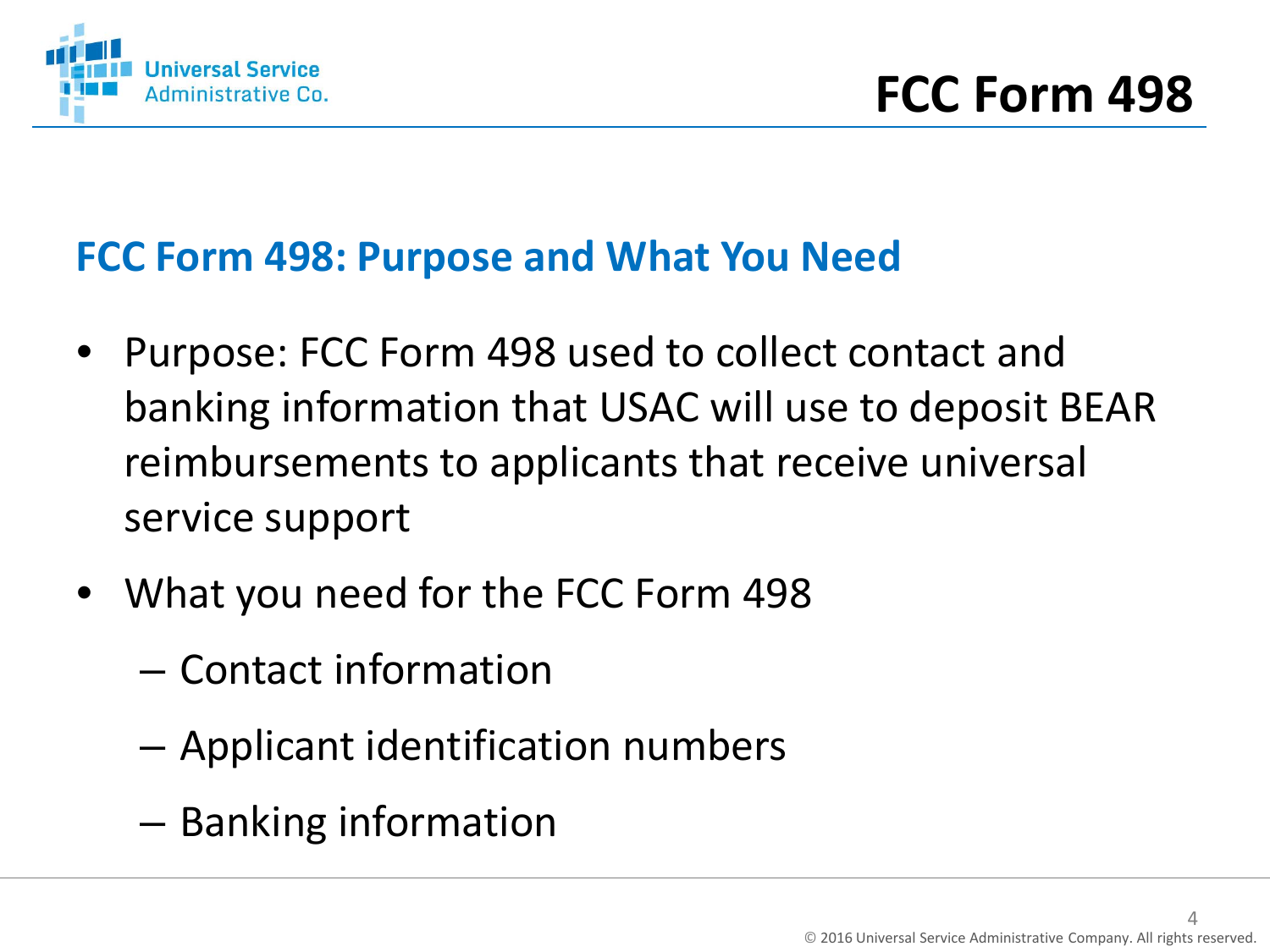

#### **What You Need: Contact Information**

- Two types of contacts for financial information
	- (1) School or Library Official
		- Someone who occupies a position of authority for the school, library, district or county, or consortium applicants, and would typically be a Superintendent, Assistant Superintendent, Principal or Assistant Principal, Library Director, County or District Administrator, or state education department or state library leads
		- Must be authorized to certify that the data set forth in the FCC Form 498 is true, accurate, and complete
		- Note: This CANNOT be a consultant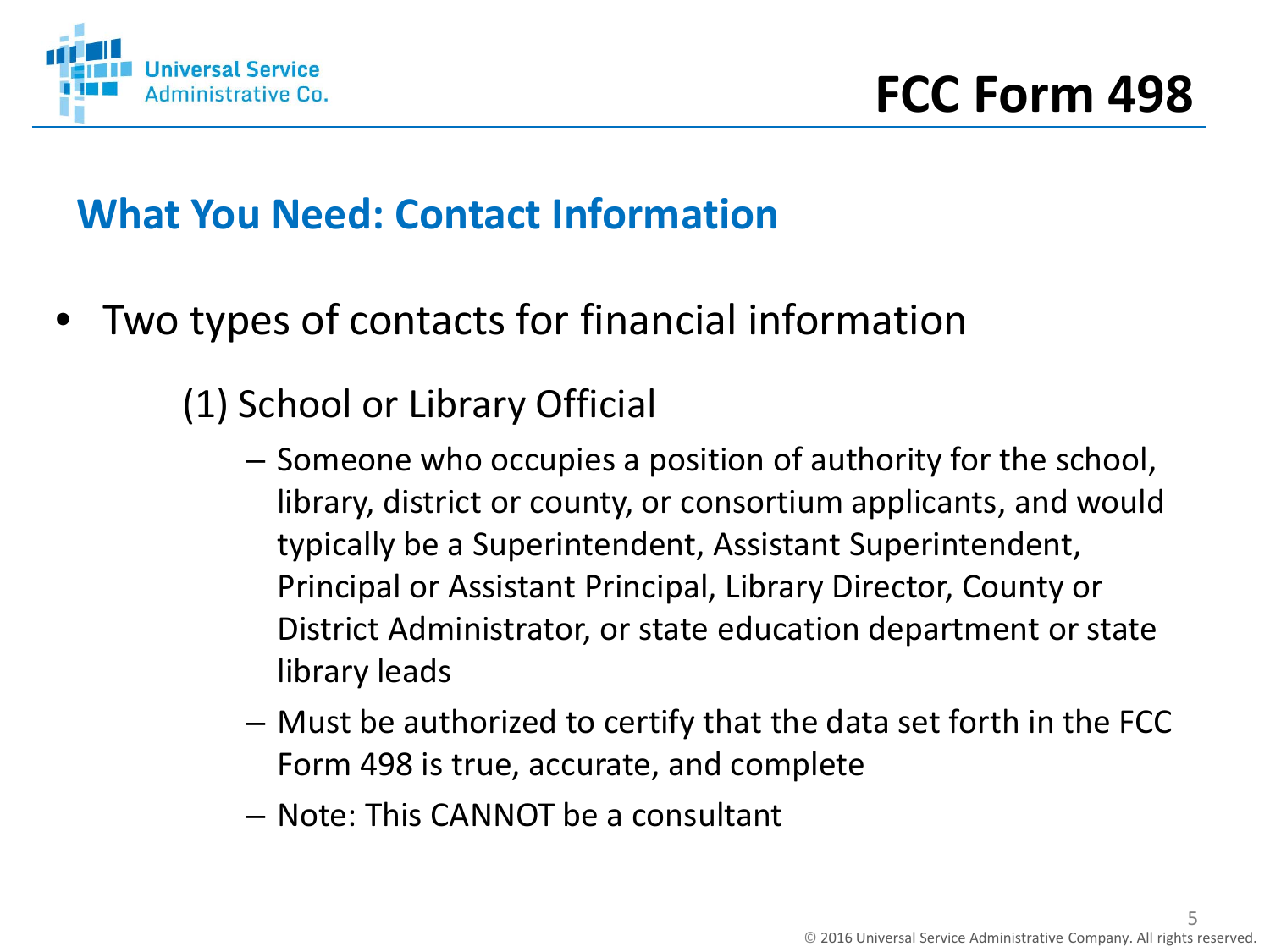

#### **What You Need: Contact Information**

- Two types of contacts for financial information (cont.)
	- (2) General Financial Contact
		- Someone authorized to retrieve the FCC Form 498 information on file with USAC and access EPC
		- This person will also be able to create and edit these forms, but cannot certify updates (School or Library Official must certify)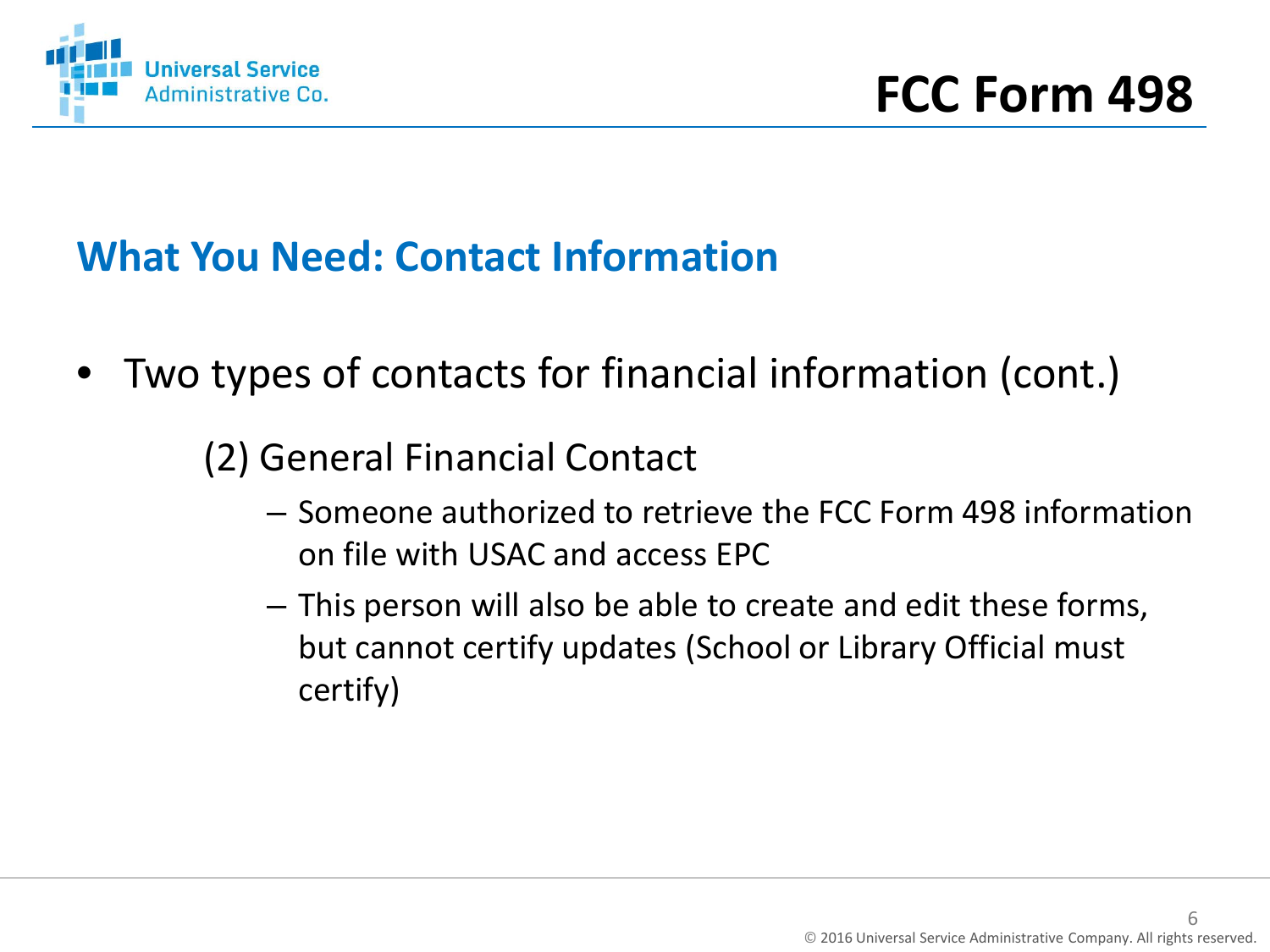

#### **What You Need: Applicant Identification Numbers**

You will need three identification numbers:

(1) Federal Employer Identification Number (EIN/Tax ID)

- Note: This EIN/Tax ID must match information on file with FCC (FRN)
- (2) DUNS Number
- (3) FCC Registration Number (FRN) or (CORES ID)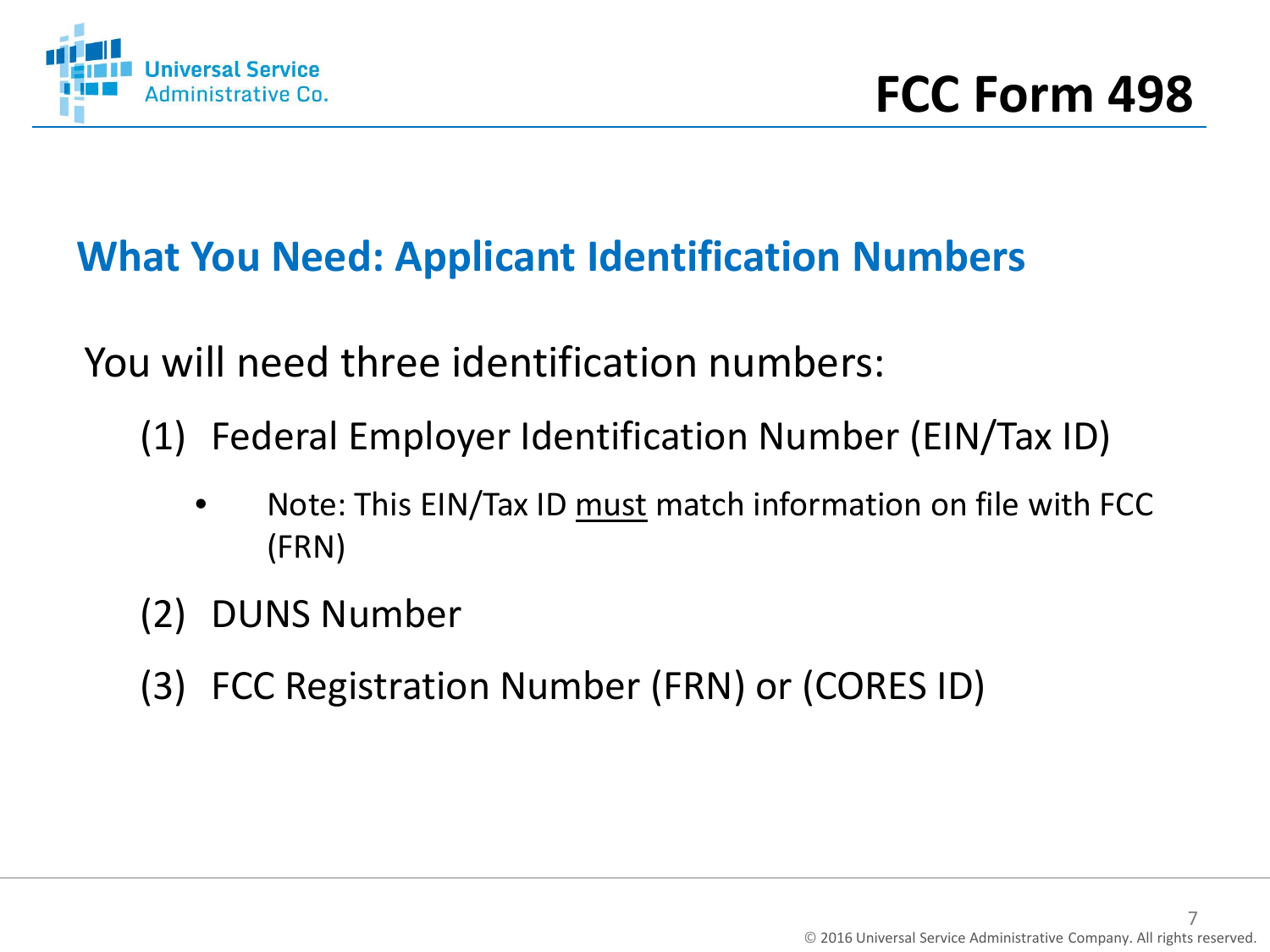

#### **What You Need: Applicant Identification Numbers**

- DUNS Number
	- **DUNS** (Data Universal Numbering System or D-U-N-S), is a proprietary system developed and regulated by Dun & Bradstreet (D&B) that assigns a unique numeric identifier, referred to as a "DUNS number," to a single business entity upon request.
	- D&B will issue a DUNS number for FREE to any business required to register with the federal government for contracts or grants
	- Before applying, check to see if your organization already has a DUNS number. You can search for your organization in D&B's online database: <https://iupdate.dnb.com/iUpdate/companylookup.html> or call (866) 705-5711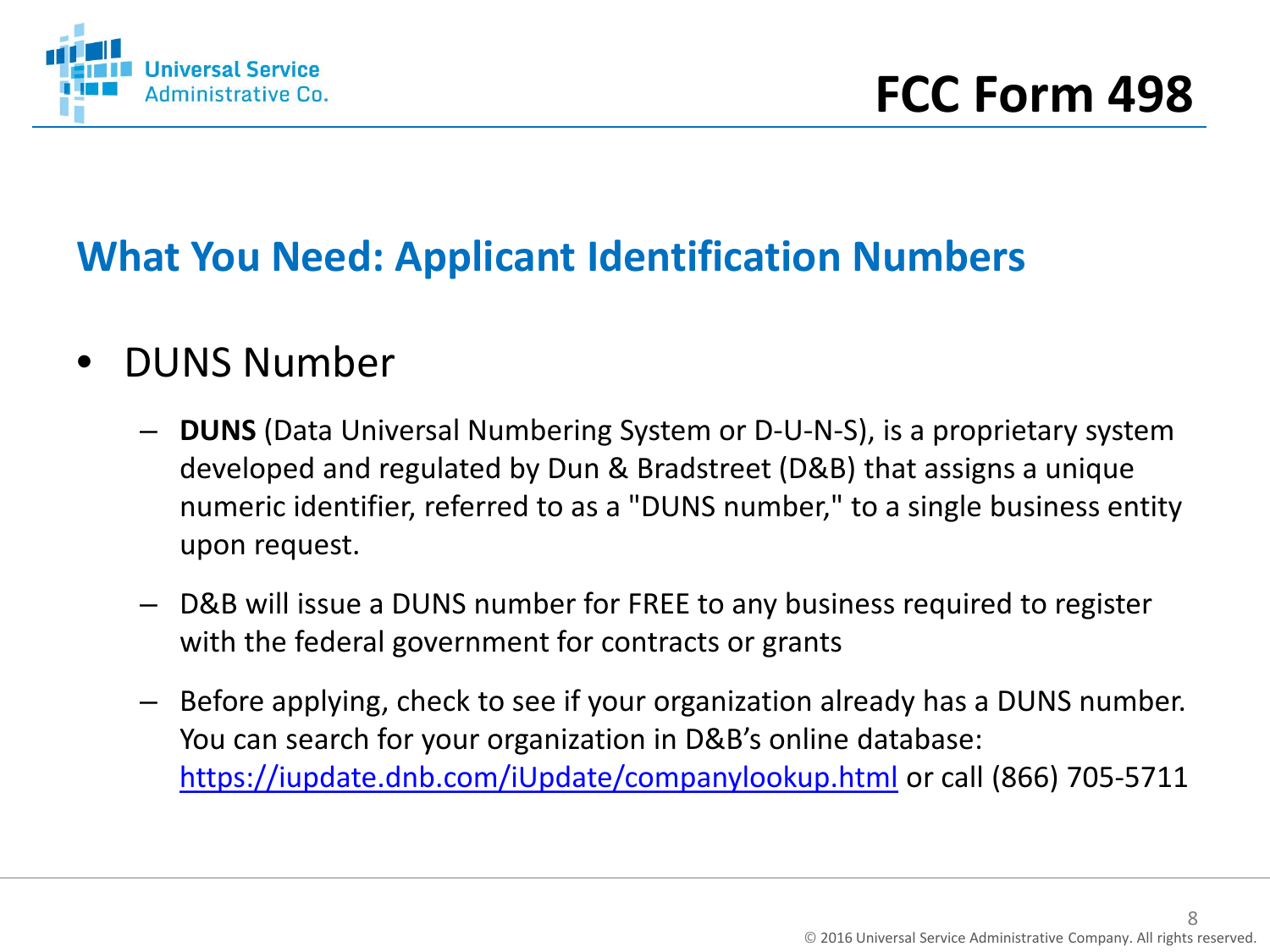

#### **What You Need: Obtaining a DUNS Number**

- DUNS number (cont.):
	- To obtain a DUNS number, you can apply online through D&B's website: <http://www.dnb.com/get-a-duns-number.html>
	- You will need:
		- Name & address of organization
		- Name of the chief executive officer (CEO) or organization owner
		- Legal structure of the organization (e.g., corporation, partnership, proprietorship)
		- Year the organization started
		- Primary type of business
		- Total number of employees (full and part-time)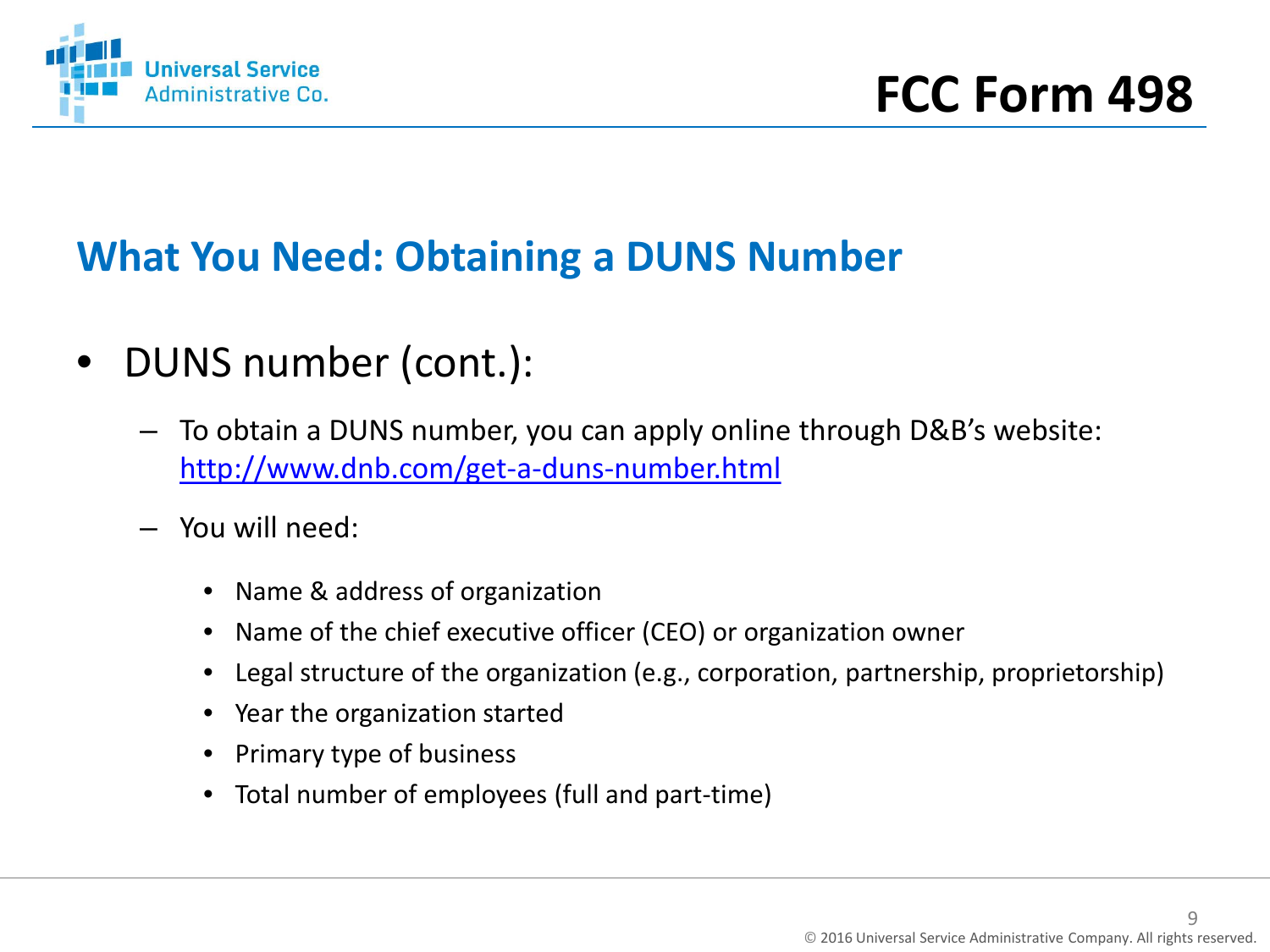

#### **Applicant Identification Section**

(3) FCC Registration Number (FRN) or (CORES ID)

- An FCC Registration Number is required by all entities that do business with the FCC. If you have filed an FCC Form 471 in the last several years, you already have one because you have been required to provide it on the form.
- If you do not yet have an one, you can apply on the FCC's CORES website:<https://apps.fcc.gov/coresWeb/publicHome.do>
- Note: It should not be confused with the "Funding Request Numbers" (FRNs) that USAC assigns to each funding request on FCC Form 471 applications.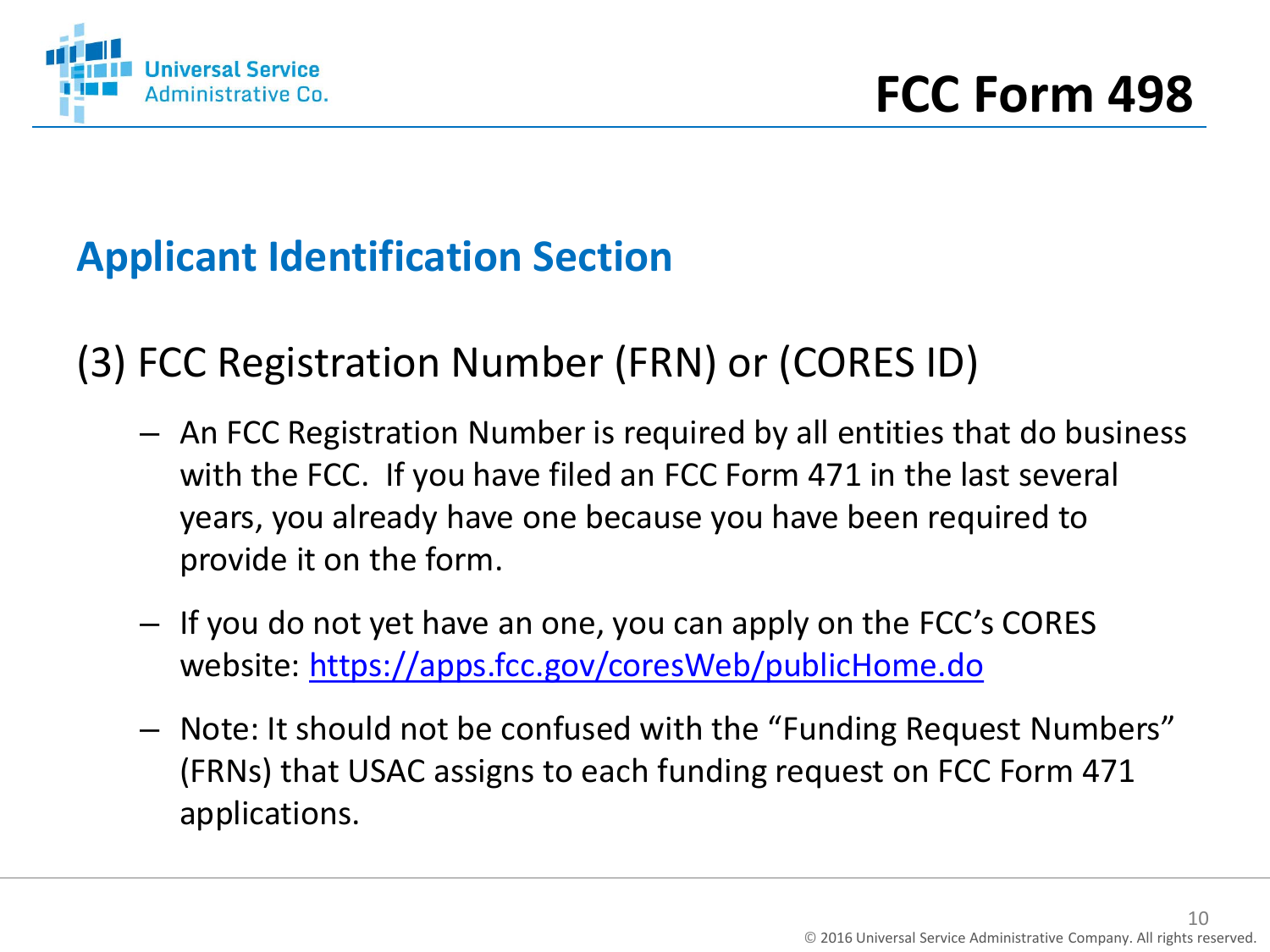

### **What You Need: Bank Information**

- Bank Information
	- Bank Name
	- Account Number
	- Routing Number (nine-digit number)
		- (Note the order of the fields!)
- Note: This cannot be a consultant's bank account.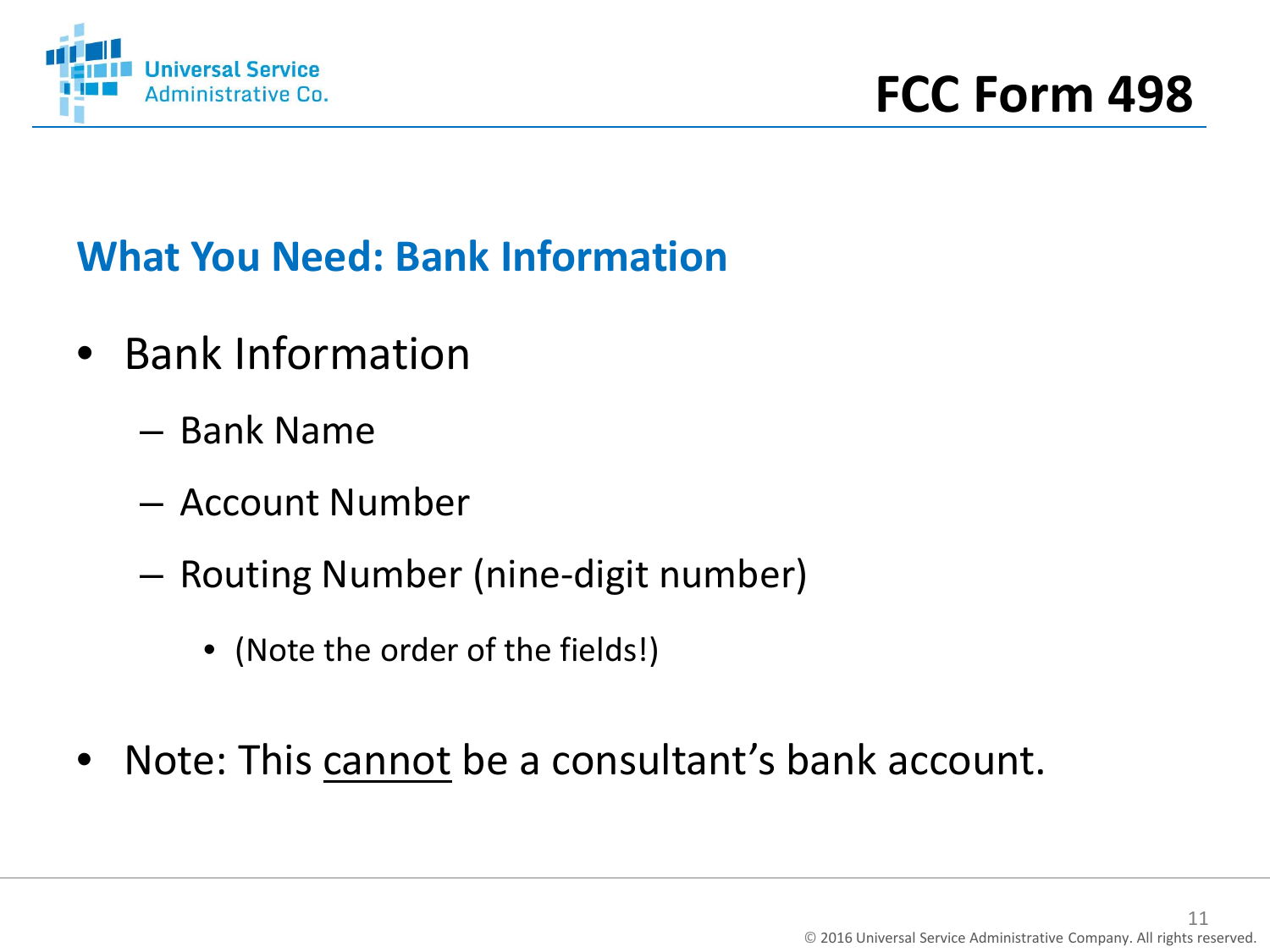

#### **What You Need: Bank Information Section**

- Associated Billed Entities
	- Billed Entity Number (BEN)
	- Billed Entity Name
- Enter any BENs that will be reimbursed using this bank account number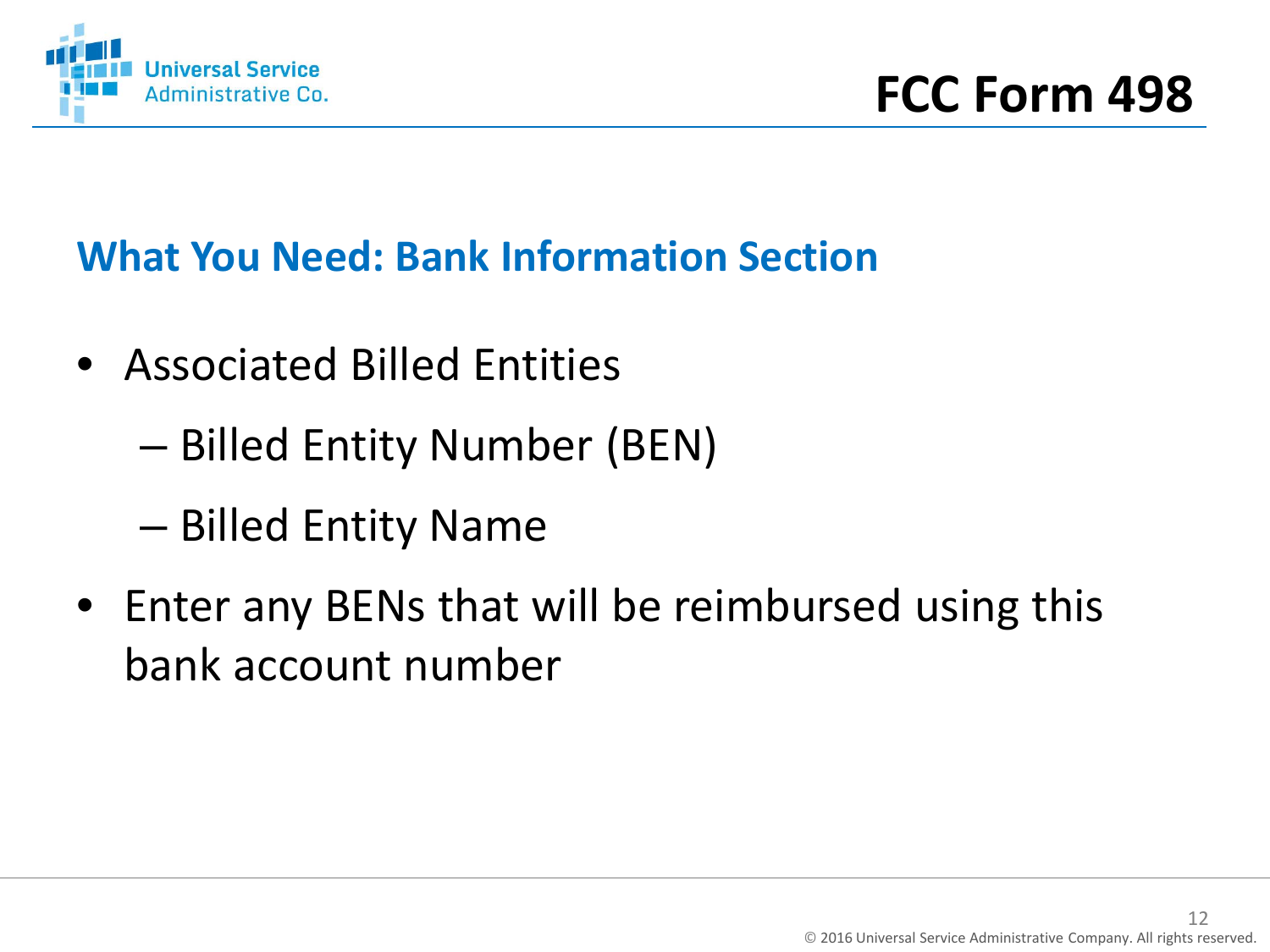

#### **How to Access the FCC Form 498: My Landing Page**

| <b>News</b> | Tasks $(11)$             |                                                                       | Records            | <b>Reports</b> | <b>Actions</b>     |                                             | Sam Independentilbary1<br>Appia                                                                                                                   |
|-------------|--------------------------|-----------------------------------------------------------------------|--------------------|----------------|--------------------|---------------------------------------------|---------------------------------------------------------------------------------------------------------------------------------------------------|
|             |                          | <b>My Landing Page</b>                                                |                    |                |                    |                                             |                                                                                                                                                   |
|             | <b>Notifications</b>     | <b>USAC</b> <sub>OGMUAT</sub><br>Welcome, USAC Independent Library 1! |                    | Click name     |                    | Help                                        | Funding Request Report   FCC Form 470   FCC Form 471   FCC Form 486  <br>Appeal   Manage Users   Manage Organizations   USAC Website   Contact Us |
|             | <b>Notification Type</b> | Please select a value                                                 |                    |                | ۰.                 | Status <sup>O</sup><br>® All<br>○ Generated |                                                                                                                                                   |
|             | <b>Funding Year</b>      | -- Select a Funding Year --                                           |                    |                | ۰.                 | <b>Not Generated</b>                        |                                                                                                                                                   |
|             | <b>Notification</b>      |                                                                       | <b>Description</b> |                | <b>Issued Date</b> | Generated By                                | <b>Generated On</b>                                                                                                                               |
|             |                          |                                                                       |                    |                |                    | No items available                          |                                                                                                                                                   |
|             | <b>My Entities</b>       |                                                                       |                    |                |                    |                                             |                                                                                                                                                   |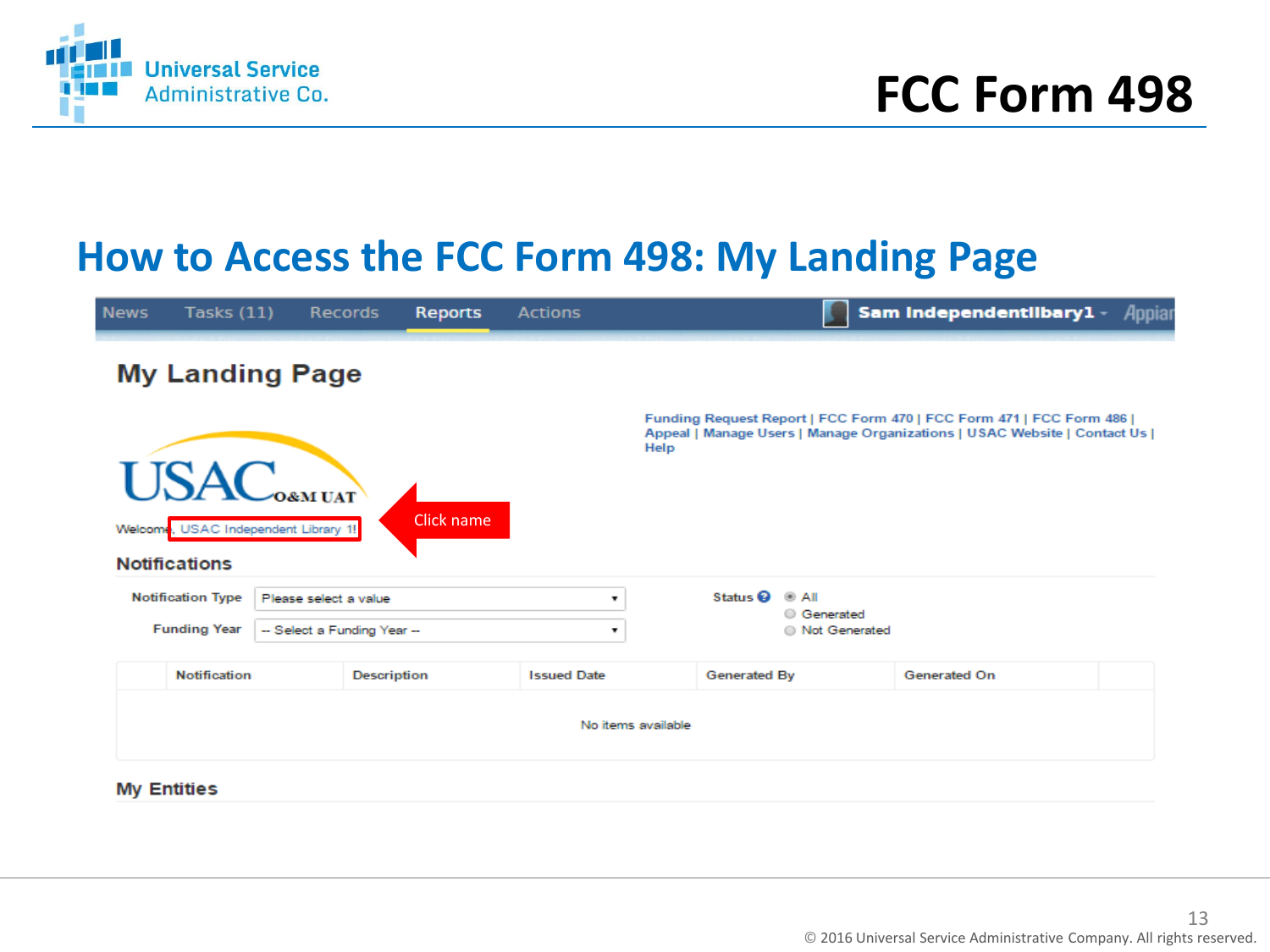

## **FCC Form 498**

#### **Click on "Related Actions"**

| <b>Click</b><br>"Related<br>Actions" | <b>USAC</b> <sub>OAM UAT</sub><br>Summary <b>&gt;</b><br>News<br><b>Related Actions</b><br><b>Customer Service</b><br><b>Additional Information</b><br><b>Discount Rate</b><br><b>Category Two Budget</b> | Records / Applicant Entities<br>#1601000019<br>Create a New User<br>Add or Remove Existing<br>Manage User Permissions<br>$\cdots$<br>- USAC<br>Independent<br><b>Library 1</b><br><b>Follow</b><br><b>Organization Details</b> |                                                                                                                                                        |                                                 |                    |  |  |
|--------------------------------------|-----------------------------------------------------------------------------------------------------------------------------------------------------------------------------------------------------------|--------------------------------------------------------------------------------------------------------------------------------------------------------------------------------------------------------------------------------|--------------------------------------------------------------------------------------------------------------------------------------------------------|-------------------------------------------------|--------------------|--|--|
|                                      | Contracts<br><b>FCC Forms</b><br><b>FRN Appeals</b>                                                                                                                                                       | Entity Number 1601000019<br>FCC Registration 4546546545<br><b>Number</b><br><b>Contact Information</b>                                                                                                                         | Name USAC Independent Library 1                                                                                                                        | <b>Applicant Type Library</b><br>Status Active  |                    |  |  |
|                                      |                                                                                                                                                                                                           | <b>Account Administrator</b>                                                                                                                                                                                                   | Physical Address 4280 PEMBERLEY CT<br>WOODBRIDGE, VA 22193<br>Mailing Address 4260 PEMBERLEY CT<br>WOODBRIDGE, VA 22193<br>Name Sam Independentlibary1 | Phone Number 111-111-1111<br><b>Website URL</b> | Email ind@libr.com |  |  |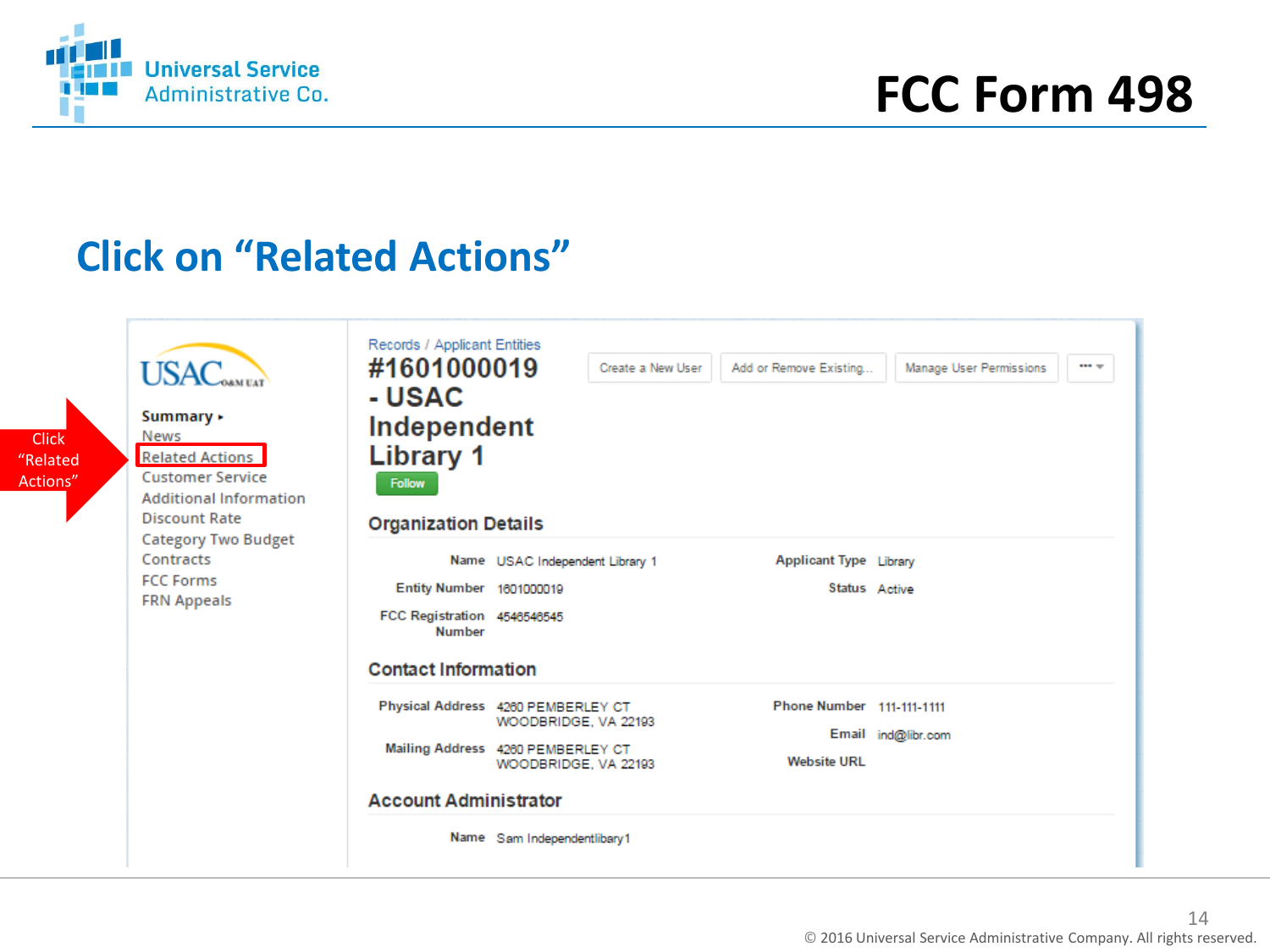

#### **Select "Create FCC Form 498"**

**Manage General Contact** 

This function allows you to designate the general contact for your entity.

**Manage Annexes** 

This function allows you to designate an annex for an individual school or library.

**Manage Organization Relationships** 

Process to relate an Organization to another Organization



Create FCC Form 470

This function allows you to create an FCC Form 470 for your entity.

#### Create FCC Form 471

This function allows you to create an FCC Form 471 for your entity.

Create FCC Form 498

Click "Create FCC Form 498"

This function allows you to create an FCC Form 498 for your entity.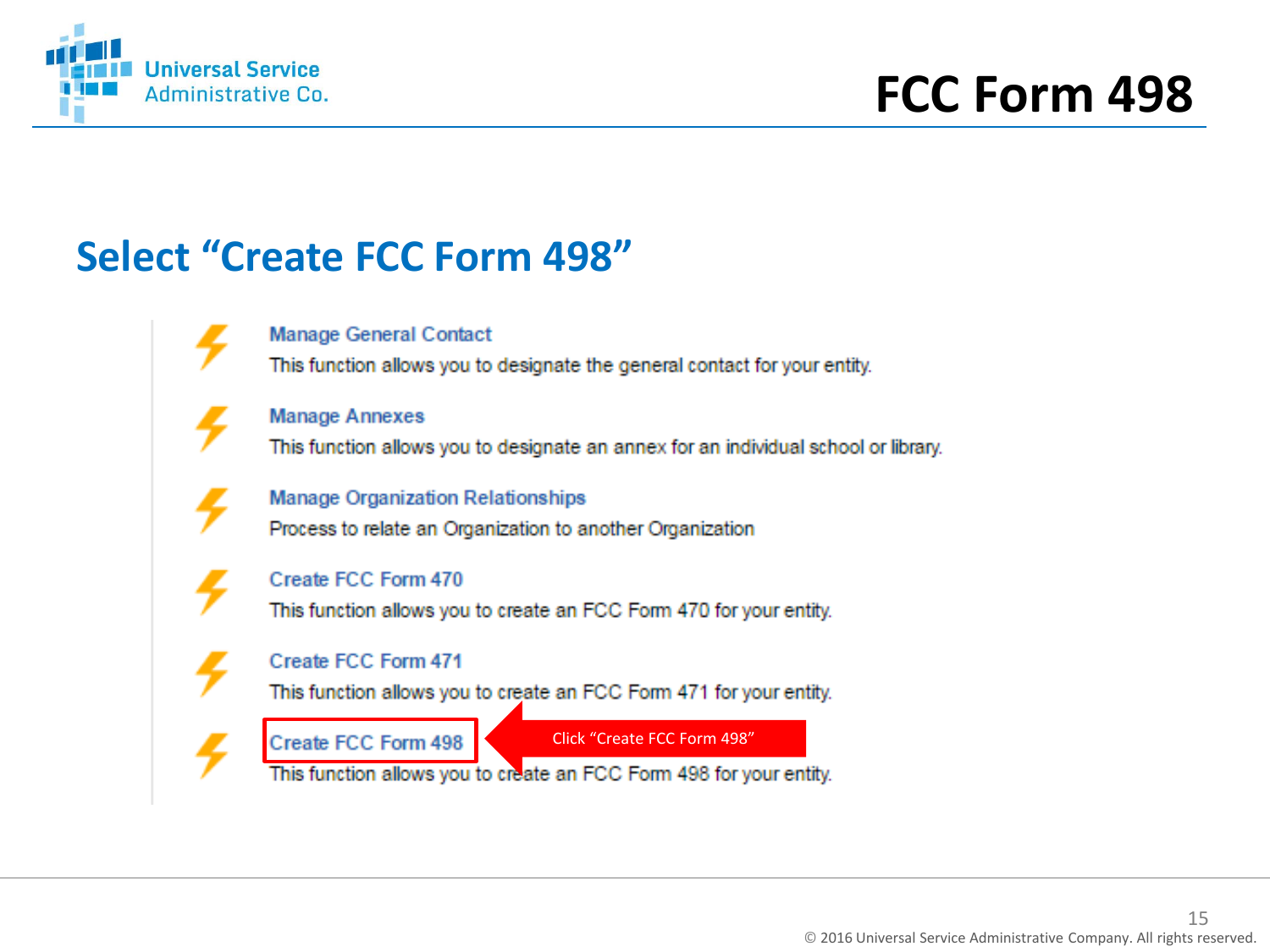

#### **Enter Form Information**



Summary News **Related Actions + Customer Service Additional Information Discount Rate Category Two Budget** Contracts **FCC Forms FRN Appeals** 

#### Create a FCC Form 498

In the E-rate Program, the FCC Form 498 is used by applicants who select the direct (BEAR) invoicing process. This form establishes your bank account with USAC by collecting banking and remittance information for the organization. All BENs associated with this organization and banking/remittance information should be included on this form. Submission requires School or Library Official certification.

#### USAC Independent Library 1 - -

| $- - -$              |                                 |                         |                           |                           |                                            |                                                |
|----------------------|---------------------------------|-------------------------|---------------------------|---------------------------|--------------------------------------------|------------------------------------------------|
| Basic<br>Information | General<br>Financial<br>Contact | Organization<br>Numbers | Remittance<br>Information | Associated<br><b>BENs</b> | Principal<br>Communication<br><b>Types</b> | School or<br>Library Official<br>Certification |

#### **Application Nickname**

Please enter an application nickname here\*

#### **Organization Information**

#### Name

USAC Independent Library 1

Name Company is Doing Business As (DBA) or Formerly<br>Known As (FKA)

**Mailing Address** 

4260 PEMBERLEY CT WOODBRIDGE, VA 22193

Federal EIN, or TAX ID Number of Holding Company

**Holding Company Name**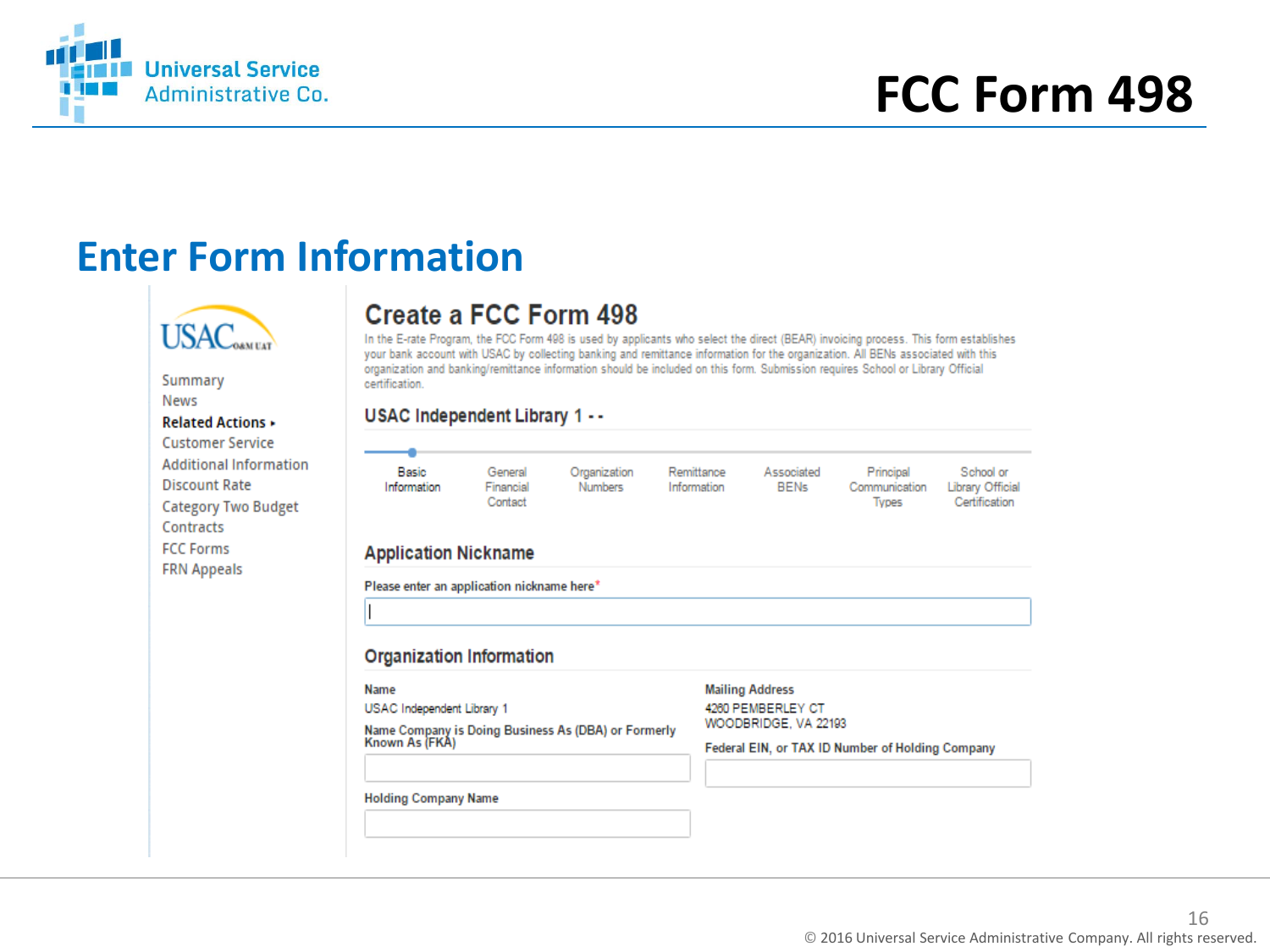

#### **How to Modify an FCC Form 498**

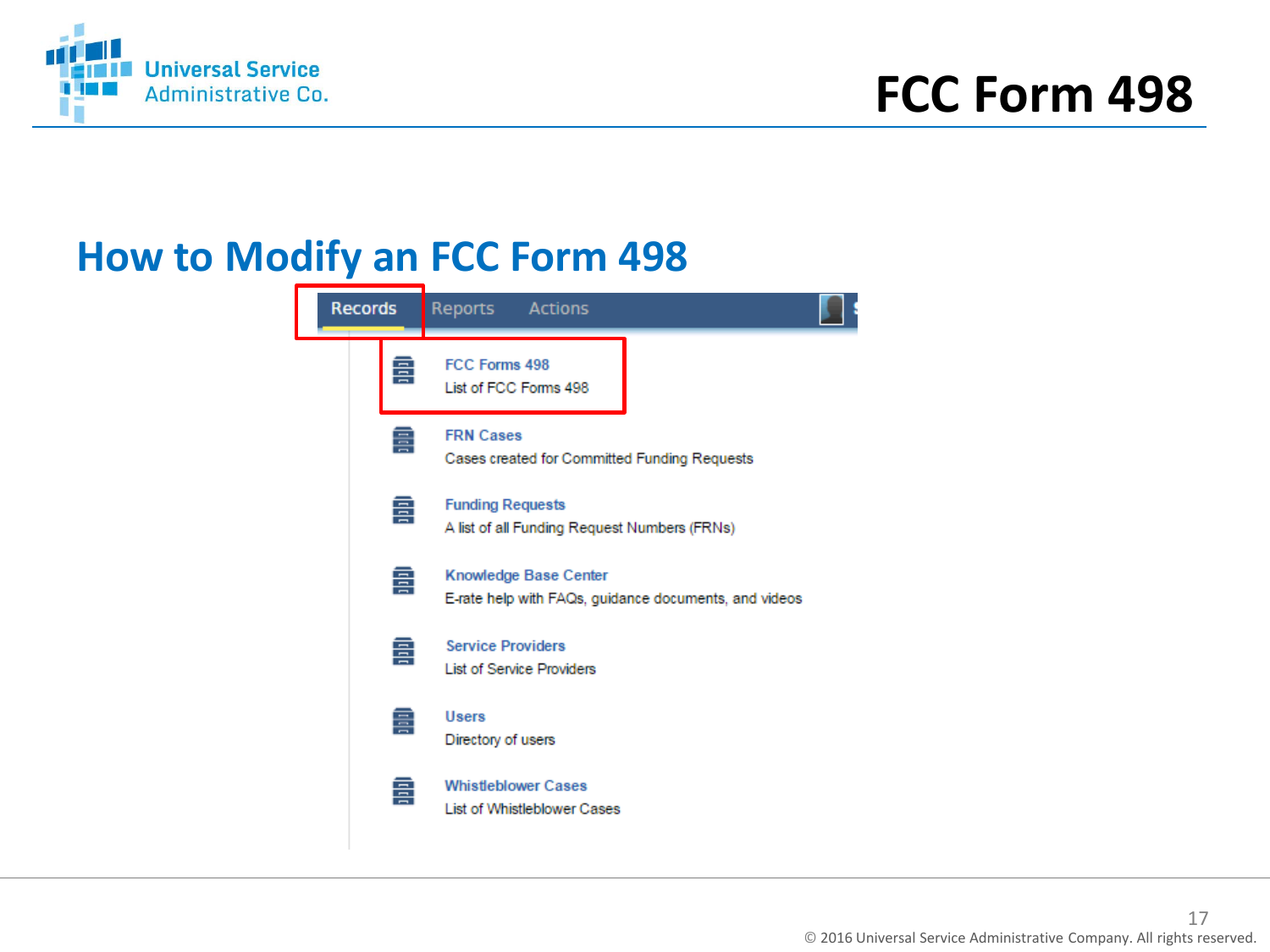

#### **How to Modify an FCC Form 498: Select desired form**

| <b>Tasks (12)</b><br><b>News</b>                                                                                                                                                                 | Records | Sam IndependentIlbary1 - Appian<br>Reports<br><b>Actions</b>                                                                                                                                                                                                                                                                                                                                                                                                                                                                                                                             |            |                          |
|--------------------------------------------------------------------------------------------------------------------------------------------------------------------------------------------------|---------|------------------------------------------------------------------------------------------------------------------------------------------------------------------------------------------------------------------------------------------------------------------------------------------------------------------------------------------------------------------------------------------------------------------------------------------------------------------------------------------------------------------------------------------------------------------------------------------|------------|--------------------------|
| <b>USAC</b> <sub>OAMUAT</sub><br>Assigned to Me ><br>Sent by Me<br><b>Select</b><br>Starred ☆<br>desired form<br><b>Status</b><br>Open ×<br><b>Deadline</b><br>Overdue<br>Today<br>Within 7 days |         | Click here to send a task<br>$+$ Me<br>Modify FCC Form 498 - CAPEX Account - BofA - 443000036 for USAC Independent<br><b>Library 1</b><br>$27$ minutes ago $57$<br>$+$ Me<br>Certifier Information for FCC Form 471 #161000373<br>Yesterday, 11:41 AM $\hat{C}$<br>$+$ Me<br>Certifier Information for FCC Form 471 #161000372<br>Yesterday, 11:40 AM $\hat{C}$<br>♦ Me, Michael Jackson<br>Create FCC Form 471 - 161000275 - HoovForm471 07062016<br>Saturday, 12:26 AM<br>$\stackrel{\rightarrow}{\textrm{LT}}$<br>♦ Me, Michael Jackson<br>Create FCC Form 471 - 161000006 - test<br> | 1 Newest + |                          |
|                                                                                                                                                                                                  |         | a surface and the state of the state                                                                                                                                                                                                                                                                                                                                                                                                                                                                                                                                                     |            | $\overline{\phantom{a}}$ |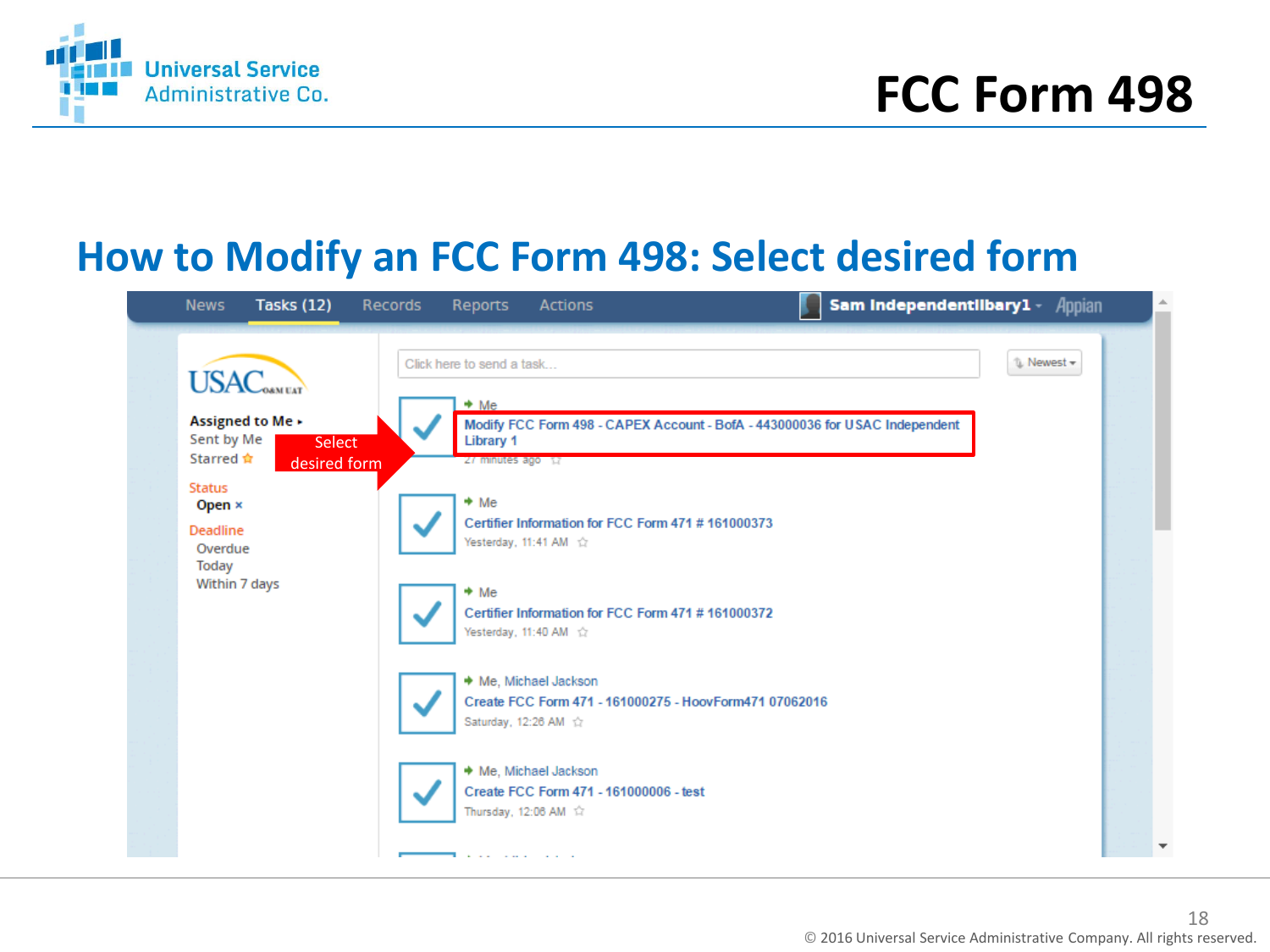

#### **Select "Modify FCC Form 498"**

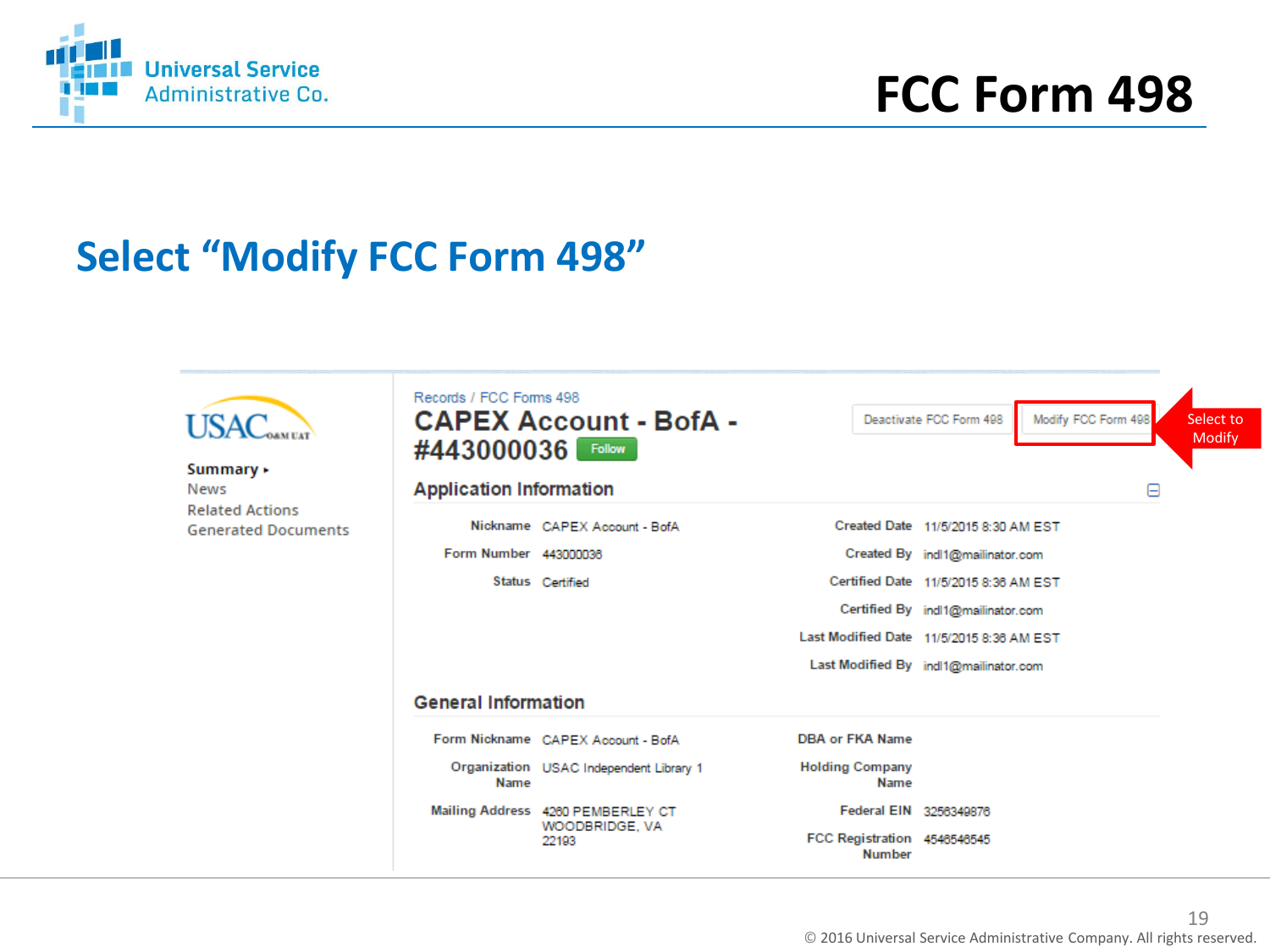

#### **Edit form as needed.**

#### **Modify an Existing FCC Form 498**

In the E-rate Program, the FCC Form 498 is used by applicants who select the direct (BEAR) invoicing process. This form establishes your bank account with USAC by collecting banking and remittance information for the organization. All BENs associated with this organization and banking/remittance information should be included on this form. Submission requires School or Library Official certification.

#### USAC Independent Library 1 - CAPEX Account - BofA - 443000036

| Basic<br>Information                                                                                                   | General<br>Financial<br>Contact | Organization<br><b>Numbers</b>                      | Remittance<br>Information | Associated<br><b>BENs</b>                   | Principal<br>Communication<br><b>Types</b>       | School or<br>Library Official<br>Certification |
|------------------------------------------------------------------------------------------------------------------------|---------------------------------|-----------------------------------------------------|---------------------------|---------------------------------------------|--------------------------------------------------|------------------------------------------------|
| <b>Application Nickname</b>                                                                                            |                                 |                                                     |                           |                                             |                                                  |                                                |
| Please enter an application nickname here*                                                                             |                                 |                                                     |                           |                                             |                                                  |                                                |
| CAPEX Account - BofA                                                                                                   |                                 |                                                     |                           |                                             |                                                  |                                                |
|                                                                                                                        |                                 |                                                     |                           |                                             |                                                  |                                                |
|                                                                                                                        |                                 |                                                     |                           | <b>Mailing Address</b><br>4260 PEMBERLEY CT |                                                  |                                                |
|                                                                                                                        |                                 | Name Company is Doing Business As (DBA) or Formerly |                           | WOODBRIDGE, VA 22193                        |                                                  |                                                |
|                                                                                                                        |                                 |                                                     | 3256349876                |                                             | Federal EIN, or TAX ID Number of Holding Company |                                                |
| <b>Organization Information</b><br>Name<br>USAC Independent Library 1<br>Known As (FKA)<br><b>Holding Company Name</b> |                                 |                                                     |                           |                                             |                                                  |                                                |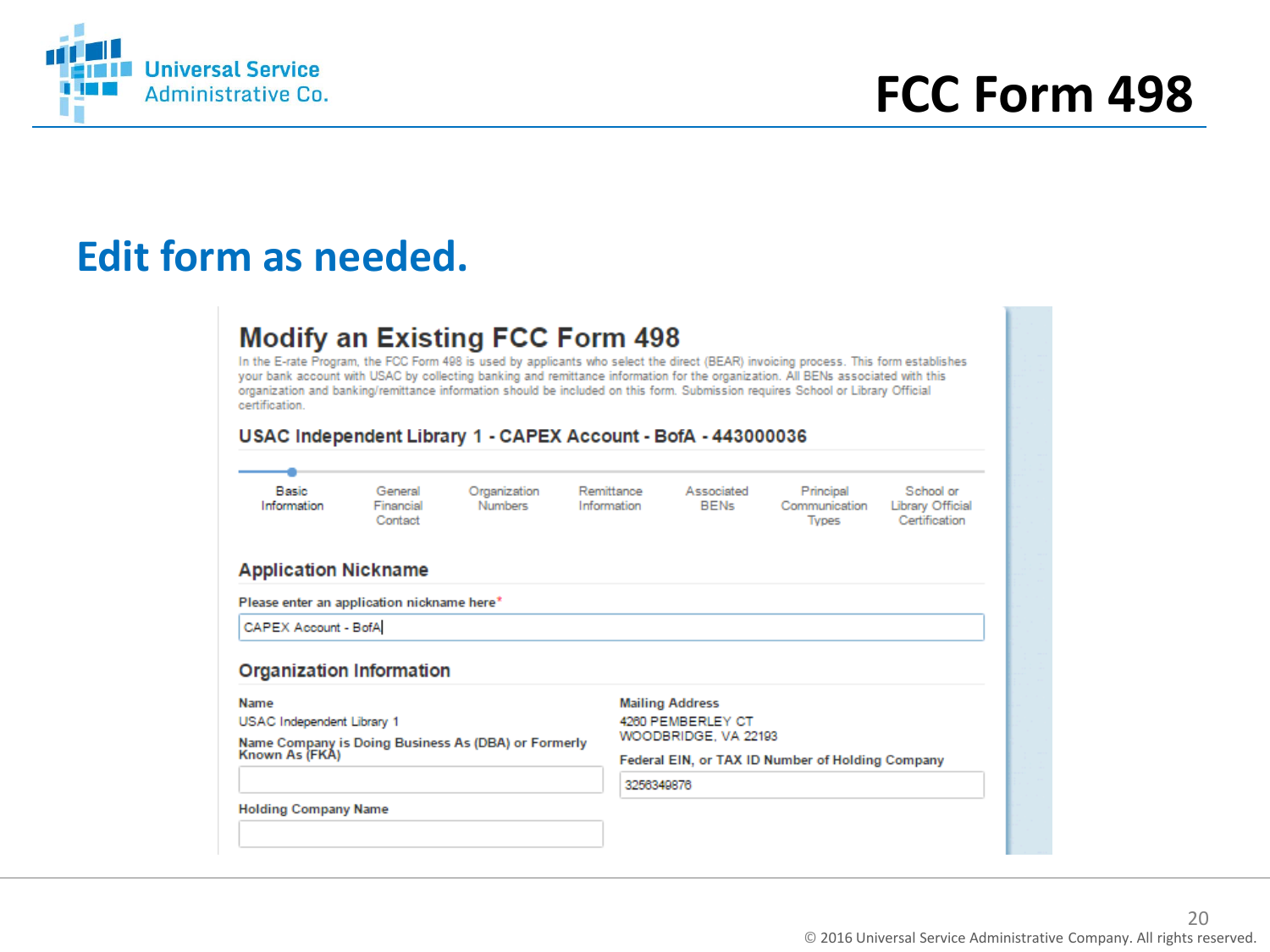

### **What happens next?**

- Form reviewed by USAC
	- Requests for supporting documentation sent by email (M/W/F)
	- Banking data can be verified by a bank statement or voided check
- Form approved by USAC
	- Confirmation of approval emailed to the General Financial Contact on FCC Form 498
	- Immediate access in online BEAR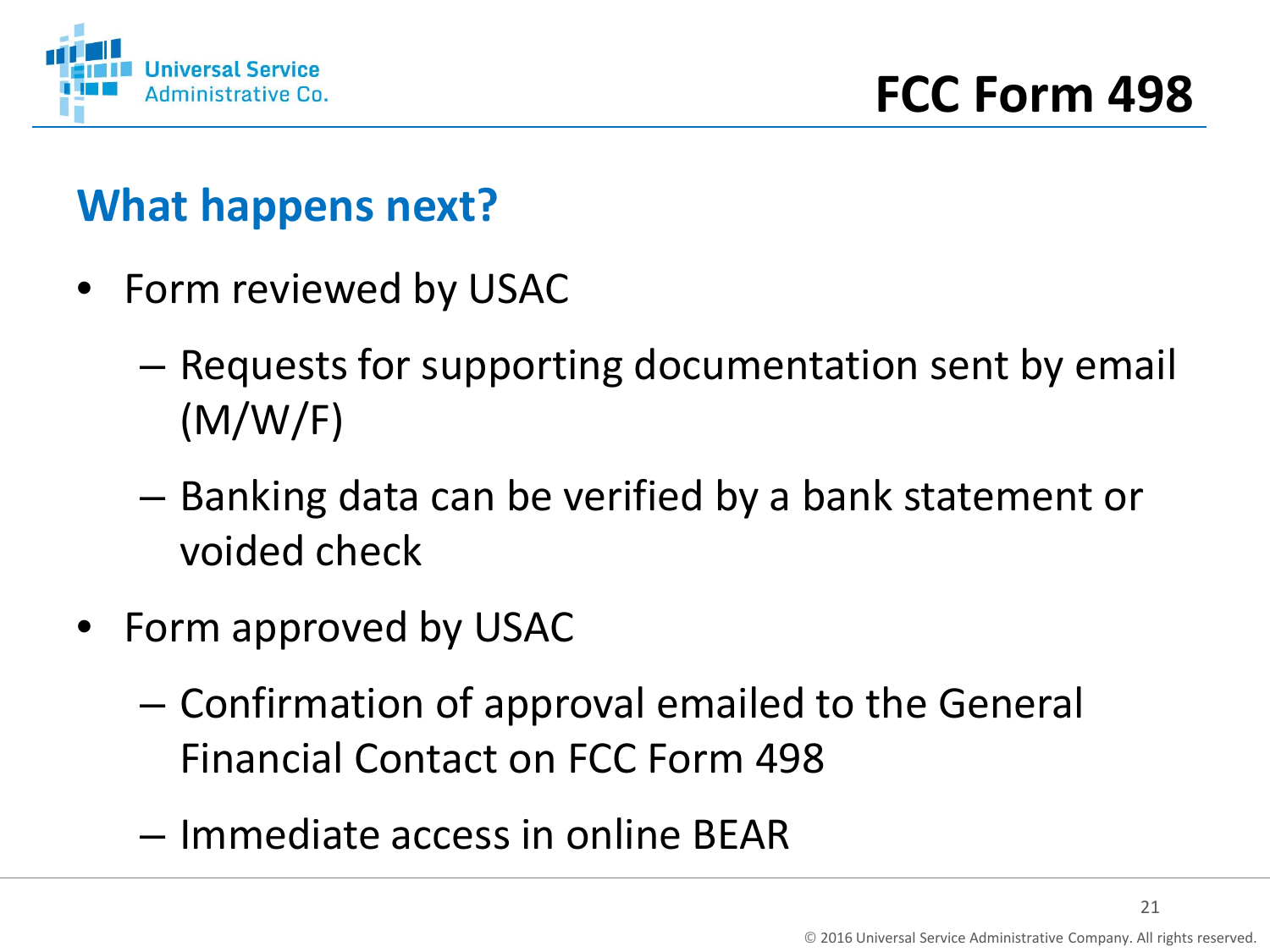

### **Other Information**

- Who may file FCC Form 498?
	- The Billed Entity or controlling authority. The controlling authority for a school or library may be the town or county.
- Can I use **multiple bank accounts**?
	- Yes, but you must file an FCC Form 498 for each account
- What if **multiple BENs** are using the same bank account?
	- List all associated BENs on the FCC Form 498
- What if **information changes** after the FCC Form 498 has already been filed?
	- Changes must be certified please notify USAC

22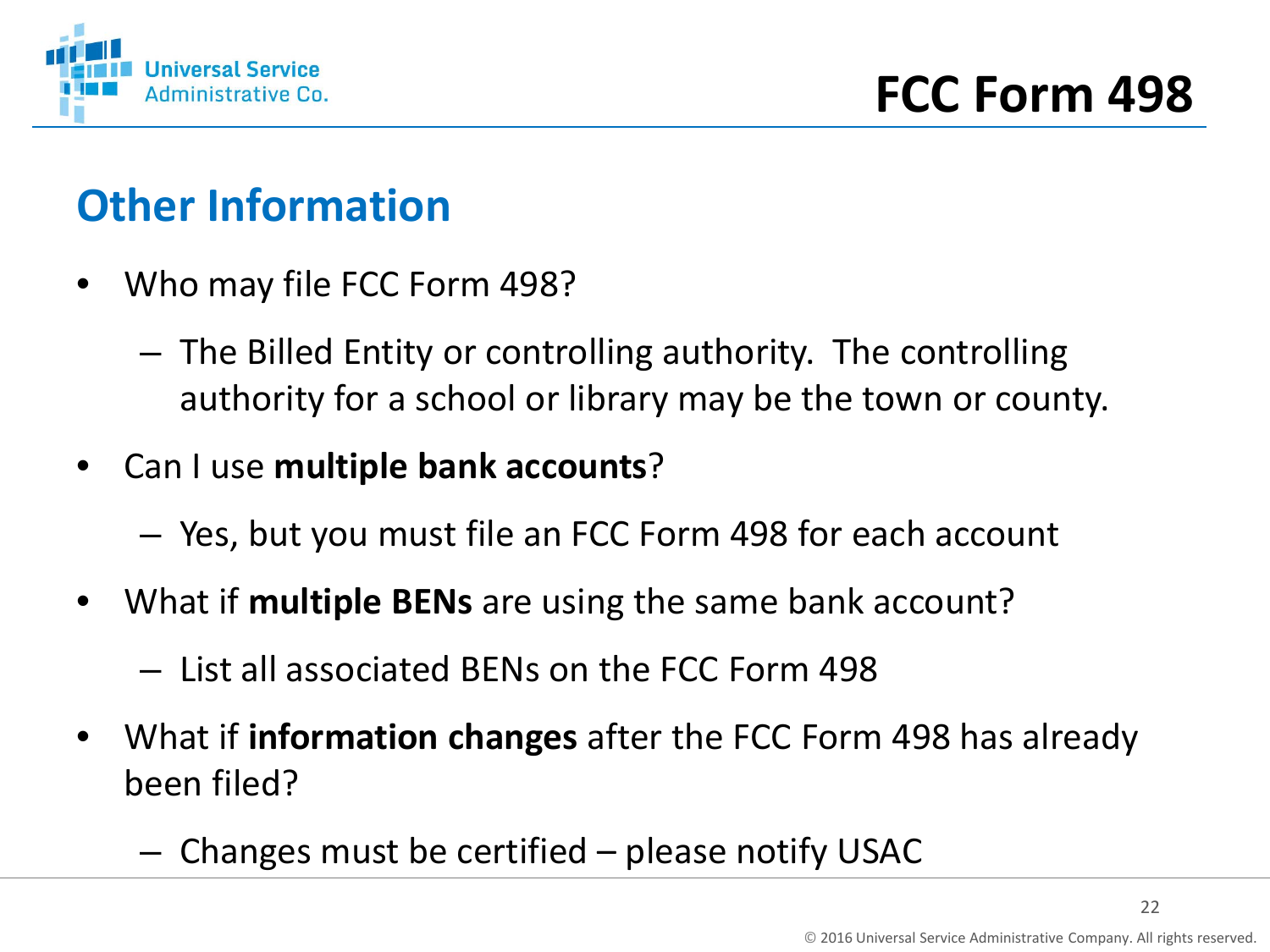

## Invoicing 2016

## **FCC Form 472**

© 2016 Universal Service Administrative Company. All rights reserved.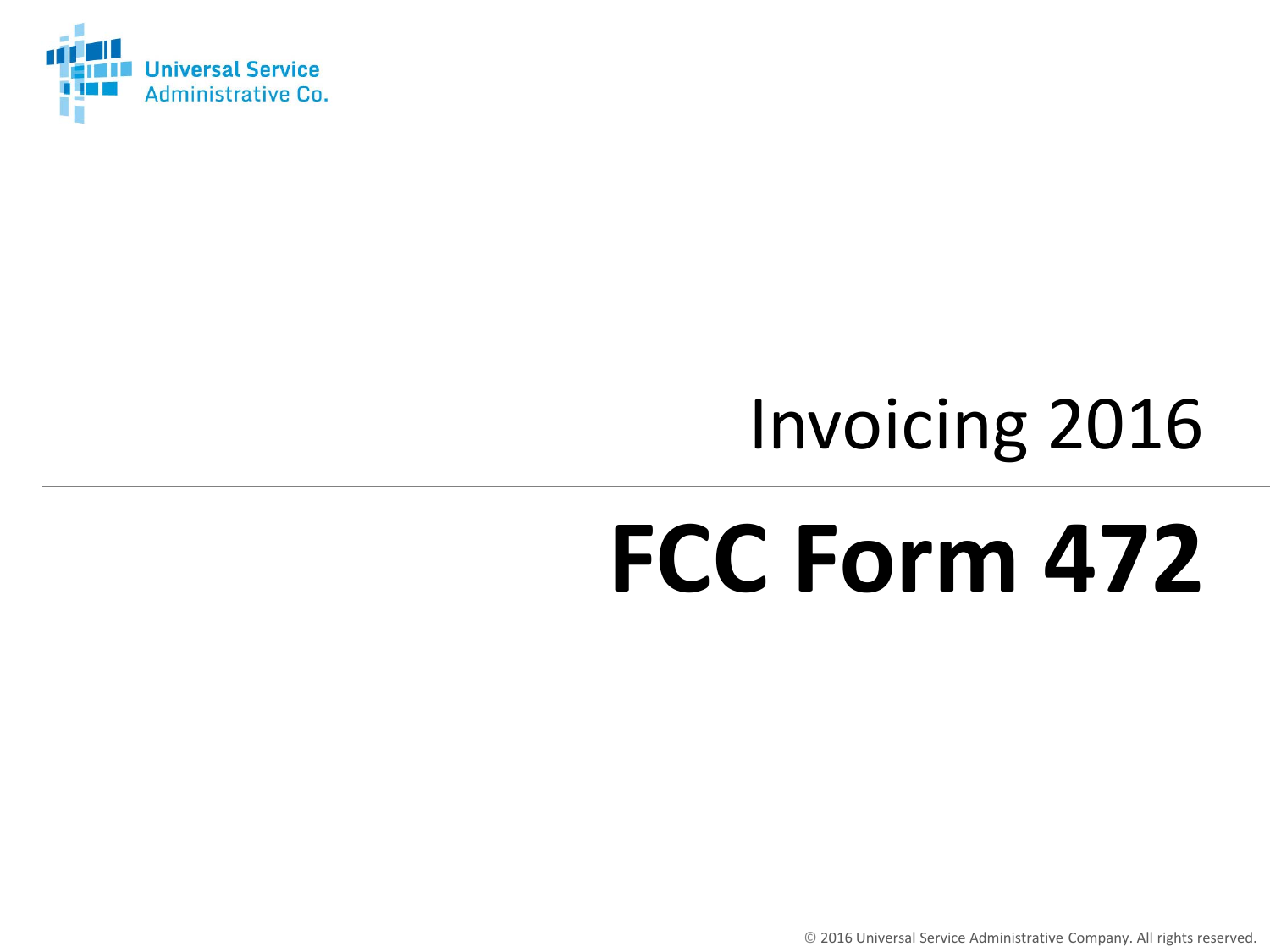

#### **FCC Form 472: Billed Entity Applicant Reimbursement**

- Purpose of FCC Form 472 (BEAR)
	- Applicants file to request reimbursement for the discount amount on eligible services that have already been billed by the service provider and paid in full by the applicant to the service provider
- Recent Changes
	- Online Only (Paper BEAR was discontinued July 1, 2016)
	- No longer requires Service Provider certification
	- May require some information during invoice review
	- Applicants paid directly via electronic transfer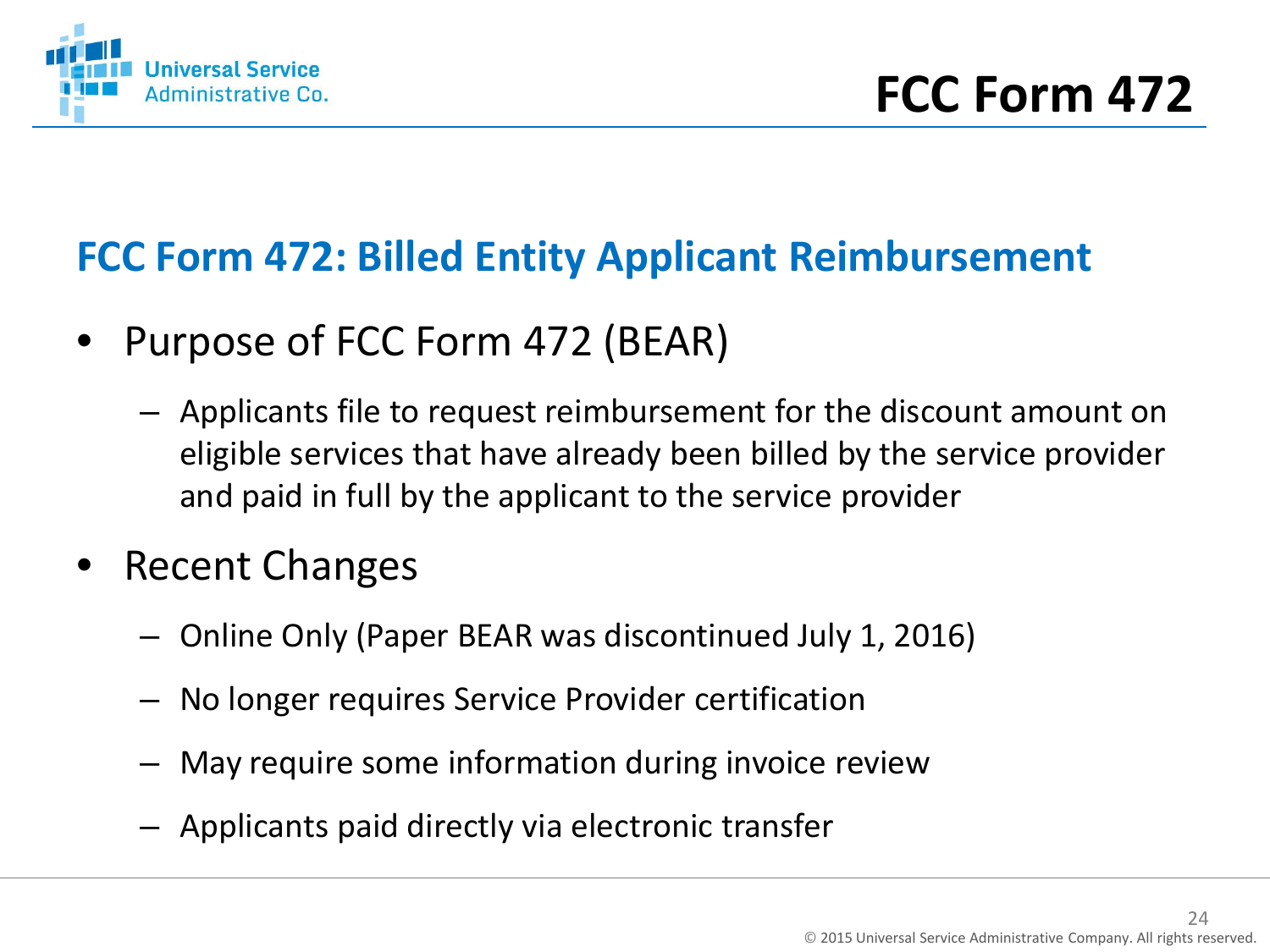

#### **Direct Payment**

- Payments scheduled twice a week when invoice approved – no longer two-week delay for Service Provider notification
- BEAR payments only via electronic transfer to applicant
- Billed Entities will be paid directly to bank account
- BEAR Notification Letters still issued
- Remittance Statement sent to General Financial Contact when paid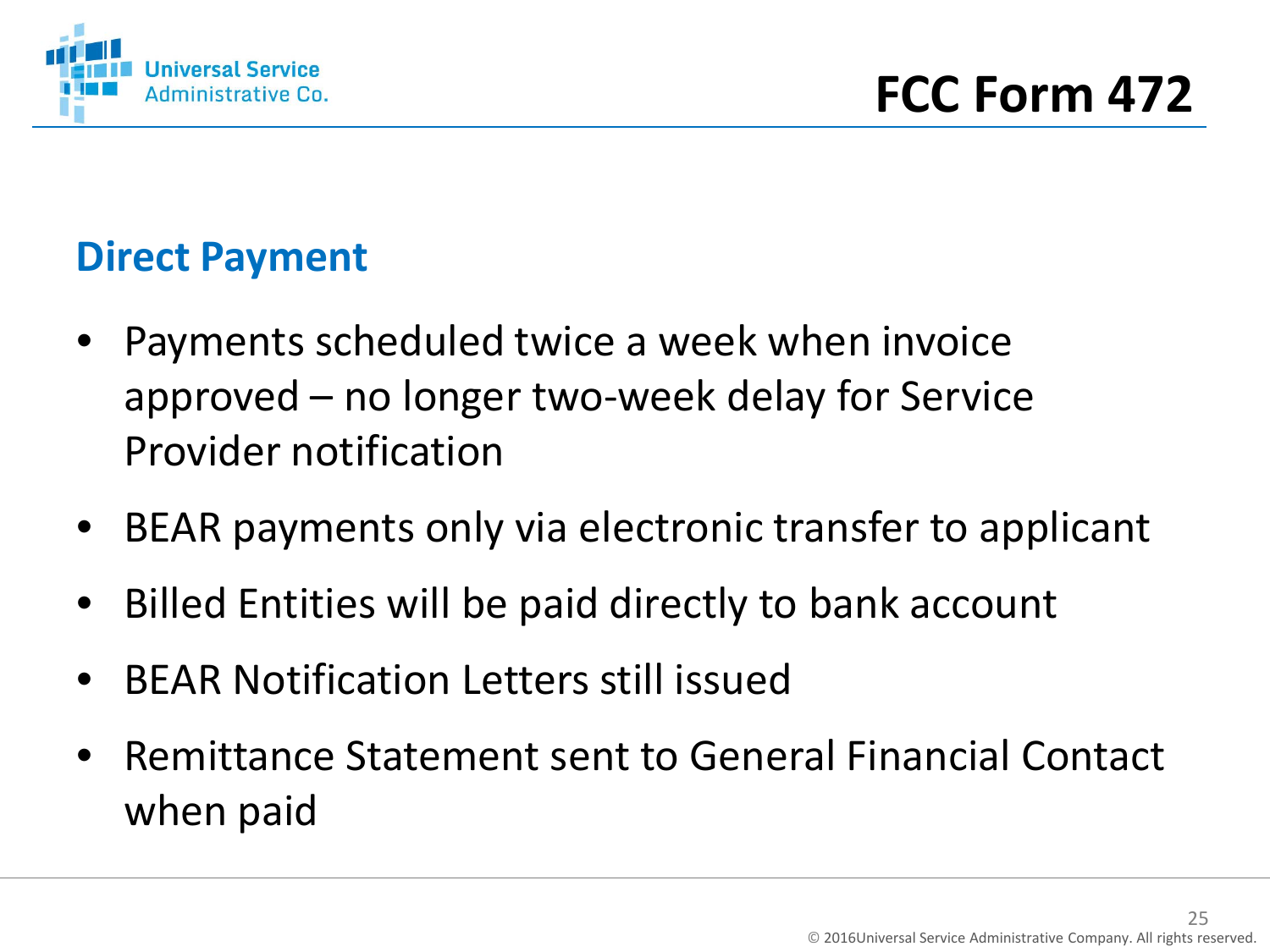

#### **Getting a PIN**

- A PIN is needed to enter the online BEAR.
- A PIN is issued automatically for contacts on FRN
- Call the Customer Service Center or submit a case in EPC to request a PIN if not automatically issued
	- Request must provide the following information :
		- BEN , Billed Entity Name, Full Name, Employer Name, Date of Request
		- Street Address, City, State, Zip Code, Zip+4
		- Email address
	- Note: Must be a user on the Billed Entity's profile. If not, contact the Account Administrator for the BEN to be added as a user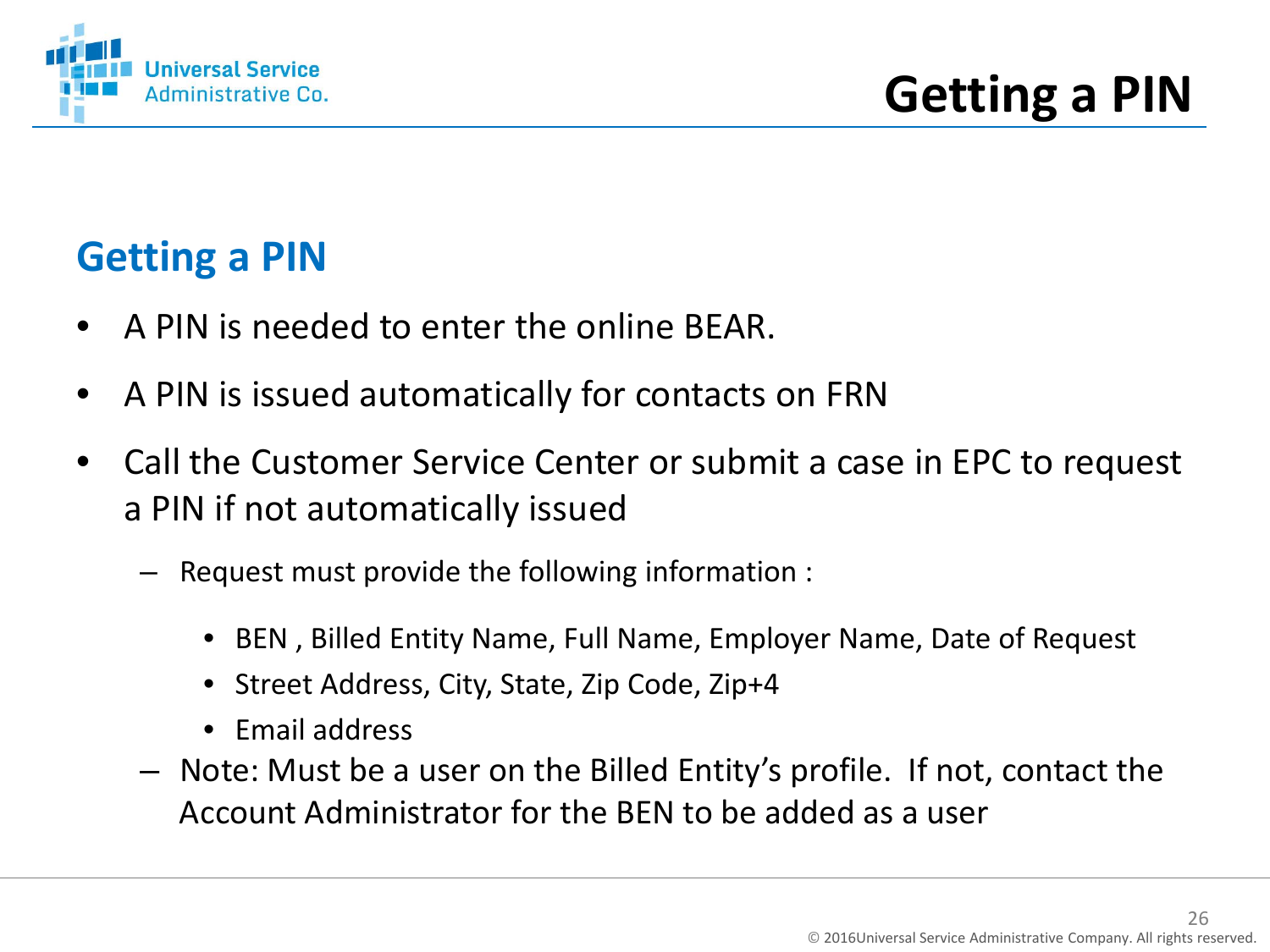

#### **Getting a PIN**

- Case will indicate when PIN has been issued
- Mailers are run and printed once a week
- May take one to two weeks
- Call Customer Support if a PIN is needed sooner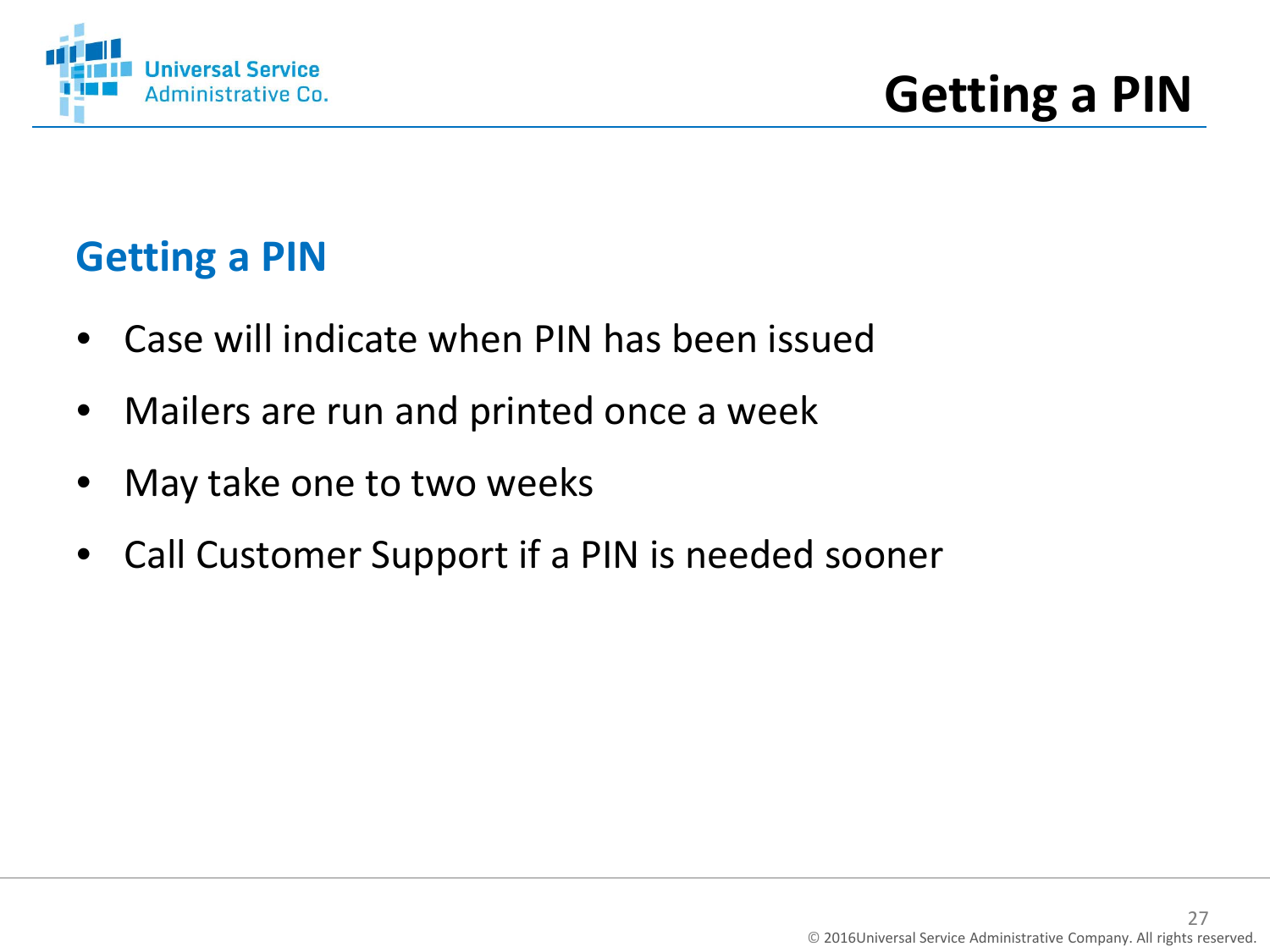

#### **FCC Form 472 Applicant Process**

- Provide service provider identification number (SPIN)
- Provide FCC Form 471 Application Number, Funding Request Numbers, Dates, Amounts for that SPIN
- Review, certify, and submit information
	- Again, no service provider certification required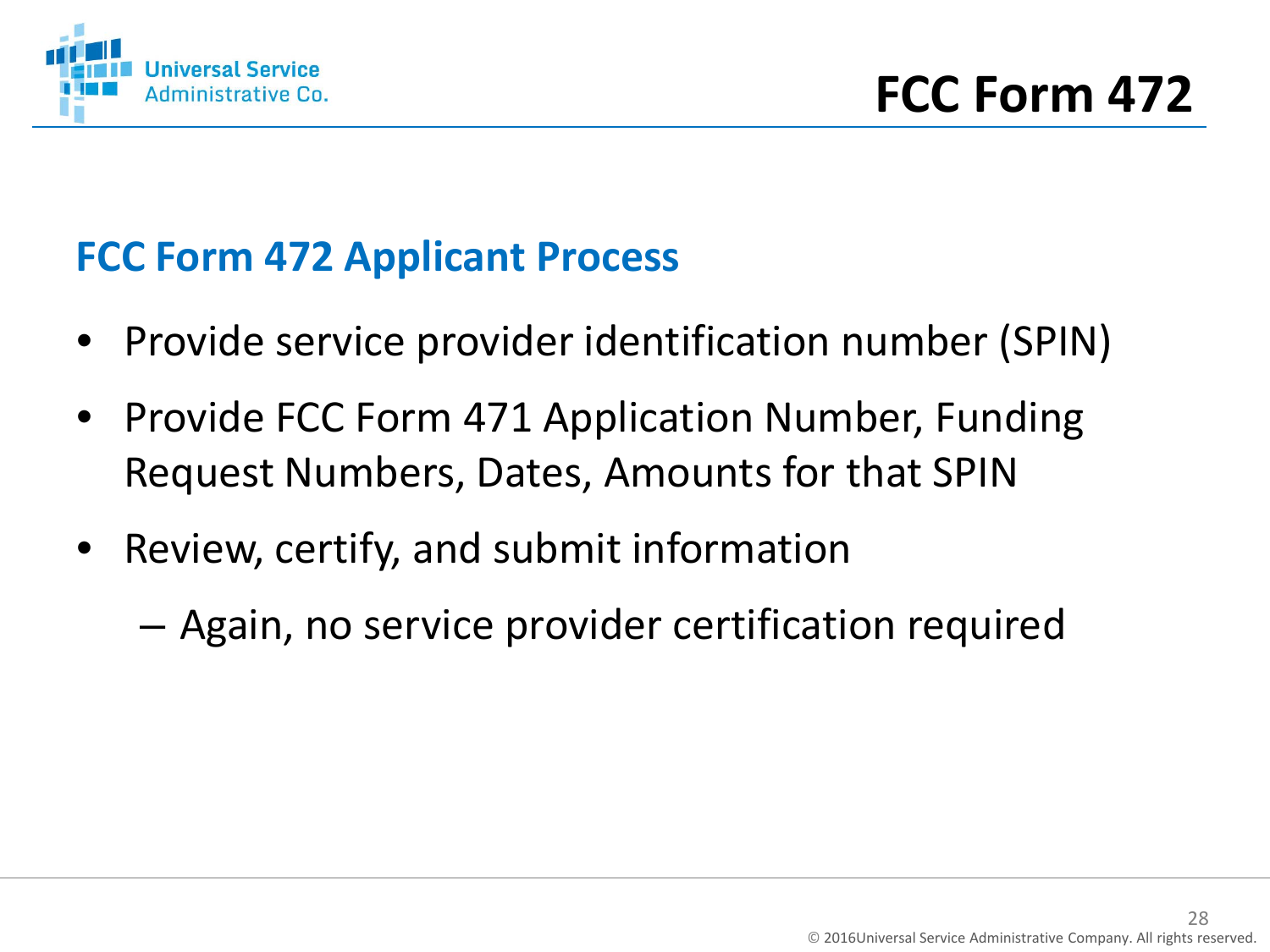

Need Help?

#### **FCC Form 472 – Login Screen**

Universal Service Administrative Company

Helping Keep Americans Connected

| <b>Applicant Login:</b> |       |  |  |  |  |  |  |
|-------------------------|-------|--|--|--|--|--|--|
| BEN:                    |       |  |  |  |  |  |  |
| PIN:                    |       |  |  |  |  |  |  |
| Email:                  |       |  |  |  |  |  |  |
| Last Name:              |       |  |  |  |  |  |  |
|                         | Login |  |  |  |  |  |  |

Terms and Conditions of PIN Usage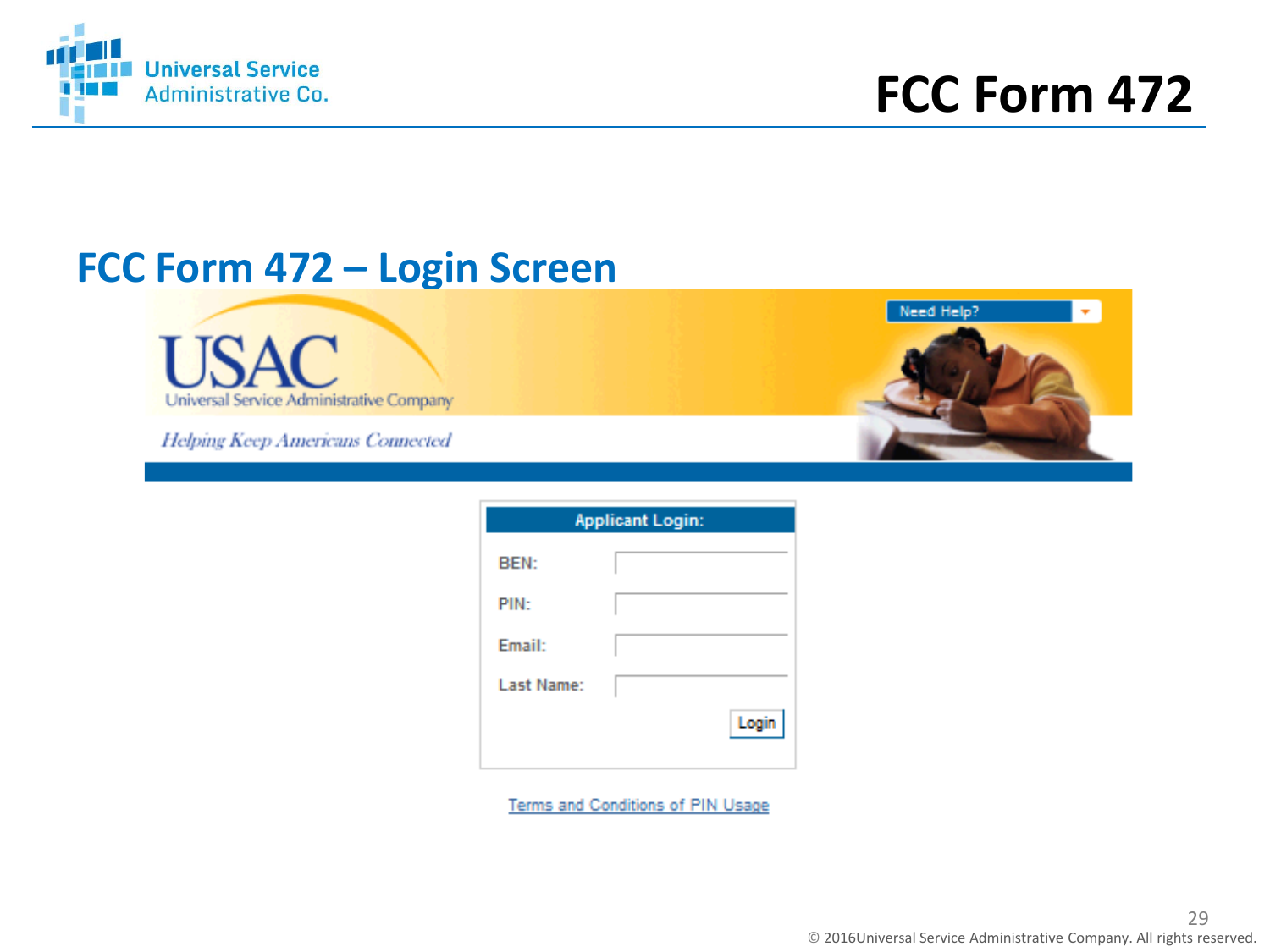

#### **FCC Form 472 – Line Item View**



#### **Billed Entity Applicant Home Page**

Incomplete Invoices associated with this PIN:

**BEAR:** Invoice ID **Applicant Form SPIN status Reimbursement Contact Name Authorized By** Date Created Edit **Identifier** Amount tester 7/19/11 143005231 INCOMPLETE \$1953.6 1512395 **LINDA DWAYNE** 7/19/2011 Edit **GADOMSKI ALTON** 11:54:23 AM **BEAR Line Items:** Application Number **Funding Request Number Total (Undiscounted) Total Discount** Line item Status **Amount for Service** Amount Billed to SLC 517294 1423507 999.00 799.20 **AWAITING CERTIFICATION** 888.00 710.40 517294 1423359 **AWAITING CERTIFICATION** 517294 1423382 555.00 444.00 **AWAITING CERTIFICATION**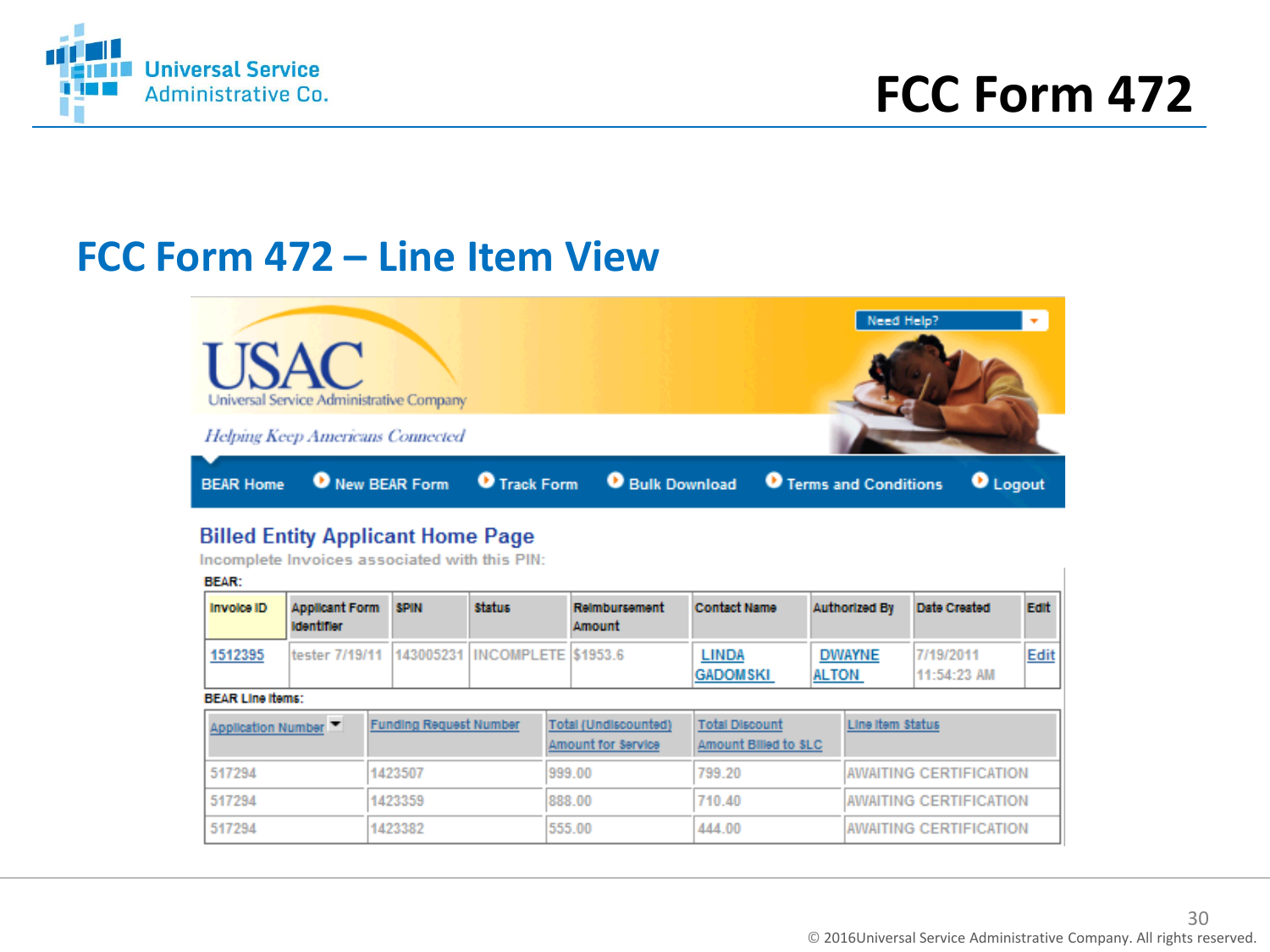

#### **FCC Form 472 – Block One**

| <b>USAC</b><br>Universal Service Administrative Company                                    |                                   |                                  |                               | Need Help? |                              |
|--------------------------------------------------------------------------------------------|-----------------------------------|----------------------------------|-------------------------------|------------|------------------------------|
| <b>Helping Keep Americans Connected</b>                                                    |                                   |                                  |                               |            |                              |
| <b>O</b> New BEAR Form<br><b>BEAR Home</b>                                                 | <b>O</b> Track Form               | Bulk Download                    | <b>O</b> Terms and Conditions |            | <b>O</b> Logout              |
| <b>Add BEAR Invoice</b>                                                                    |                                   |                                  |                               |            |                              |
| <b>Applicant Form Identifier</b>                                                           |                                   |                                  |                               |            |                              |
| <b>Block 1: Header Information</b>                                                         |                                   |                                  |                               | Need Help? |                              |
| 1. Billed Entity Name<br>LEE COUNTY SCHOOL<br><b>DISTRICT</b><br>Applicant FCC Form 498 ID | 2. Billed Entity Number<br>127832 | 3. Service Provider<br>143001192 | Identification Number (SPIN)  | AT&T Corp. | <b>Service Provider Name</b> |
| <b>4</b> Contact Name                                                                      | Scott Harken                      |                                  |                               |            |                              |
| 5. Contact Telephone Phone<br>(209)                                                        | $\overline{)834}$ - 0556 ext. 209 |                                  |                               |            |                              |
| <b>Contact Fax</b>                                                                         | $209$ $) 834$ - 0087              |                                  |                               |            |                              |
| <b>Contact Email</b>                                                                       | postcom@csmcentral.c              |                                  |                               |            |                              |
| 6. Total Reimbursement Amount<br>(total from Block 2, Column 14)<br>\$0.00                 |                                   |                                  |                               |            |                              |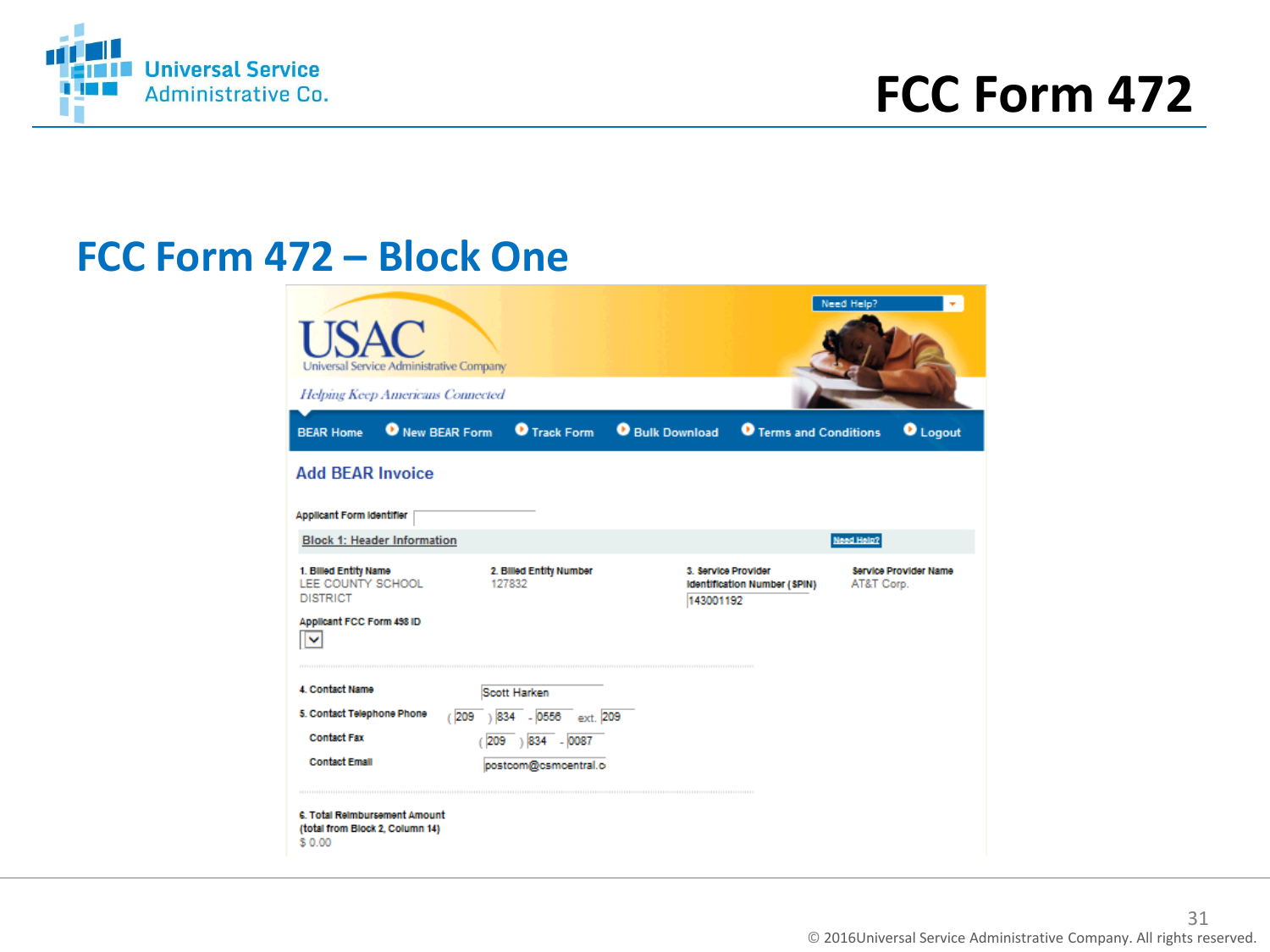

#### **FCC Form 472 – Block Two**

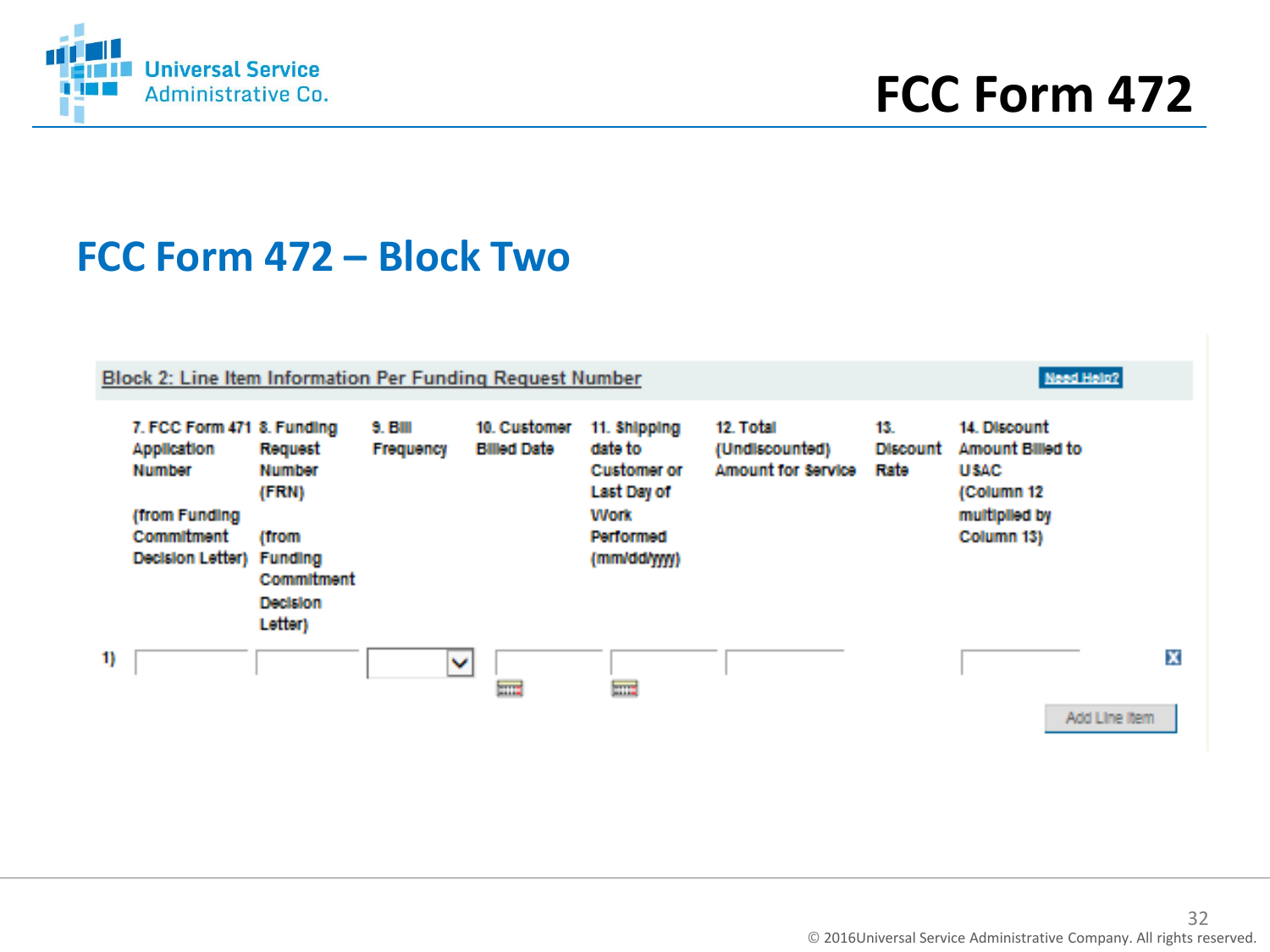

#### **FCC Form 472 - Certification**

#### **Block 3: Billed Entity Certification**

#### Need Help?

I declare under penalty of perjury that the foregoing is true and correct and that I am authorized to submit this Billed Entity Applicant Reimbursement Form on behalf of the eligible schools, libraries, or consortia of those entities represented on this Form, and I certify to the best of my knowledge, information and belief, as follows:

- A. The discount amounts listed in this Billed Entity Applicant Reimbursement Form represent charges for eligible services and/or equipment delivered to and used by eligible schools, libraries, or consortia of those entities for educational purposes, on or after the service start date reported on the associated FCC Form 486.
- B. The discount amounts listed in this Billed Entity Applicant Reimbursement Form were already billed by the Service Provider and paid for by the Billed Entity Applicant on behalf of eligible schools, libraries, and consortia of those entities.
- C. The discount amounts listed in this Billed Entity Applicant Reimbursement Form are for eligible services and/or equipment approved by the Fund Administrator pursuant to a Funding Commitment Decision Letter (FCDL).
- D. I acknowledge that I may be audited pursuant to this application and will retain for at least 10 years (or whatever retention period is required by the rules in effect at the time of this certification), after the latter of the last day of the applicable funding year or the service delivery deadline for the funding request any and all records that I rely upon to complete this form.
- E. I certify that, in addition to the foregoing, this Billed Entity Applicant is in compliance with the rules and orders governing the schools and libraries universal service support program, and I acknowledge that failure to be in compliance and remain in compliance with those rules and orders may result in the denial of discount funding and/or cancellation of funding commitments. I acknowledge that failure to comply with the rules and orders governing the schools and libraries universal service support program could result in civil or criminal prosecution by law enforcement authorities.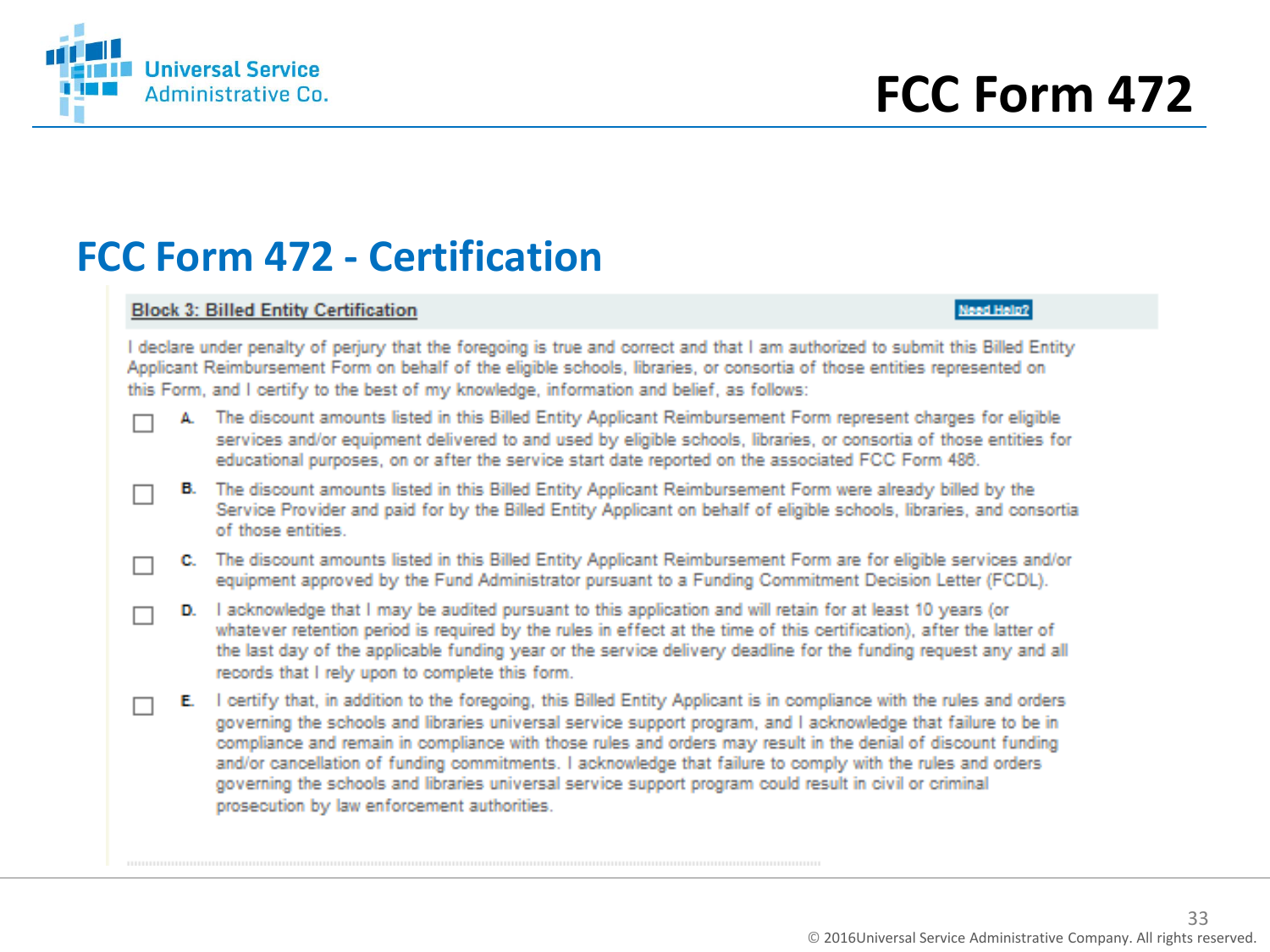

#### **FCC Form 472 - Signature**

#### **Contact Information for Billed Entity Authorized Person:**

#### 15. Signature [7]

By logging into your account using your PIN, checking this box, and clicking the "certify" button at the end of the form, you have electronically signed the form. You are reminded that an electronic signature is the same as a handwritten signature on the form.

To see a copy of the Terms and Conditions to which you previously agreed, please click on the "Terms and Conditions" menu above

#### 16. Date 8/24/2016

| 17. Name                   | DWAYNE ALTON                       | 19. Phone Number                             |  | ۰                     | ext. |
|----------------------------|------------------------------------|----------------------------------------------|--|-----------------------|------|
|                            | 18. Title/Position DIRECTOR OF ITS | 19a. Fax Number                              |  | -                     | ext. |
| 20. Address 1<br>Address 2 | 2055 CENTRAL AVENU                 | 19b. Email                                   |  | DWAYNEA@LEE.K12.FL.US |      |
| City                       | <b>FORT MYERS</b>                  | 19c. Name of Authorized<br>Person's Employer |  |                       |      |
| <b>State</b>               | FL                                 |                                              |  |                       |      |
| Zip Code                   | 33901<br>$\blacksquare$            |                                              |  |                       |      |

An agency may not conduct or sponsor, and a person is not required to respond to, a collection of information unless it displays a currently valid OMB control number.



#### OMB Number 3060 - 0856 Form 472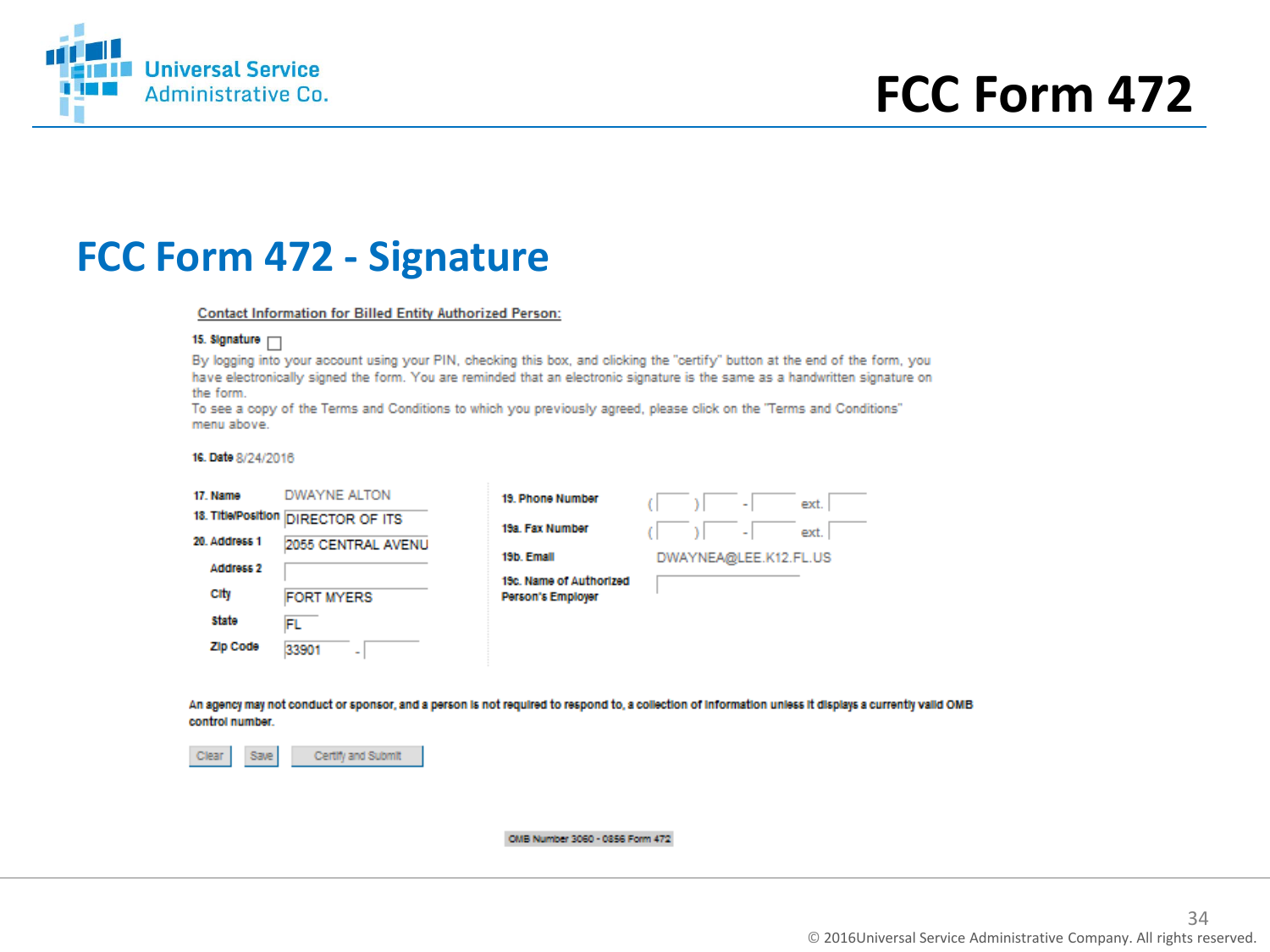

## Invoicing 2016

## **Invoice Review Issues**

© 2016 Universal Service Administrative Company. All rights reserved.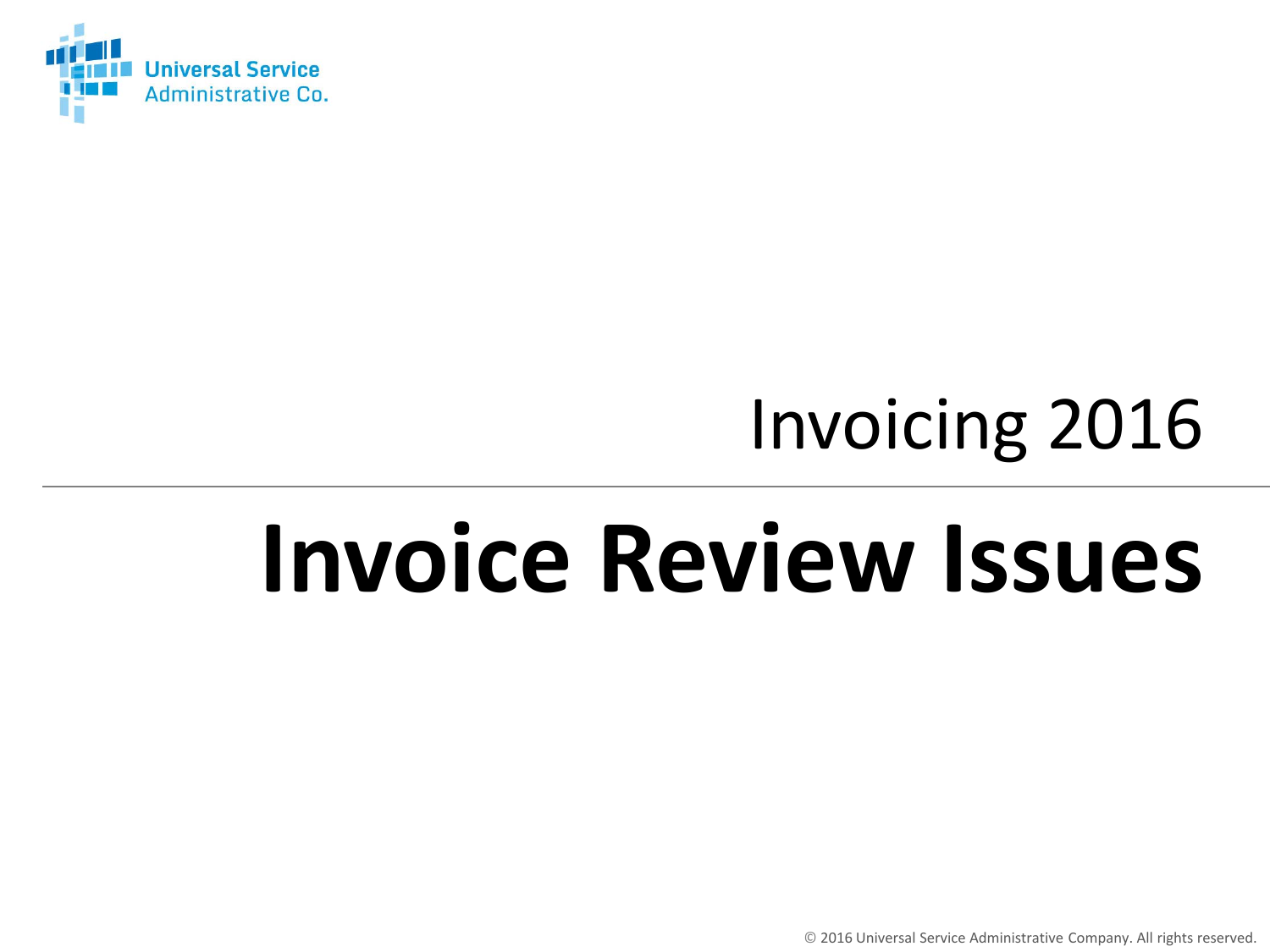

#### **Common Invoicing Issues**

- Services must be delivered
- Services must be eligible
- Services must be delivered by service provider approved on FCDL
- Services must be billed to party on FCC Form 471
- Services must be listed on application line item (Item 21)
- Services must be delivered within funding year
- Services must be delivered to location on FCC Form 471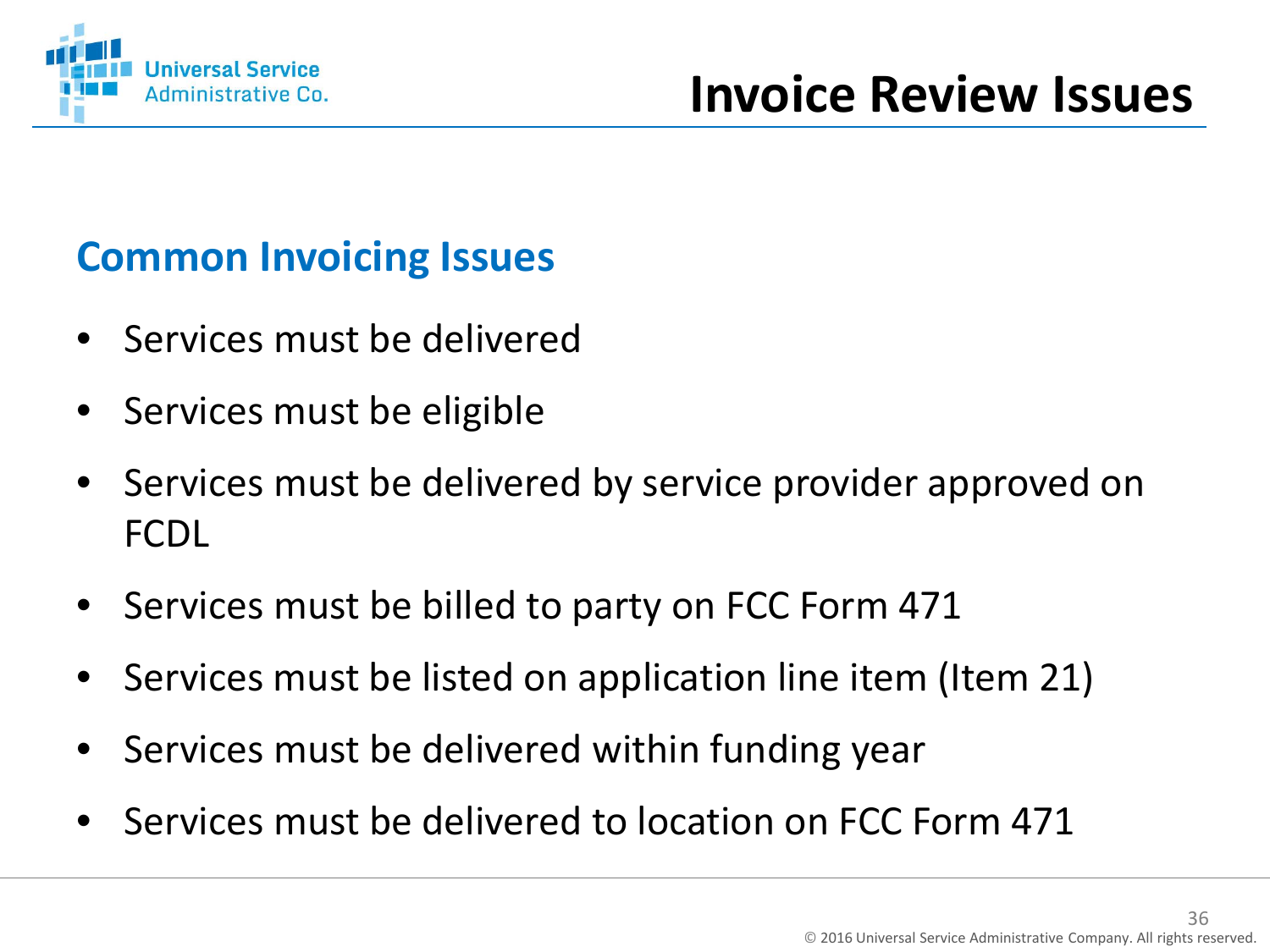

#### **Common Invoicing Issues (continued)**

- Service provider FCC Form 473 not on file
- Customer bill does not identify services
- Items on customer bill not specified on committed funding request
- Services delivered outside contract dates
- Name on bill does not match FCC Form 471
- Applicant has not returned service certification during invoice review.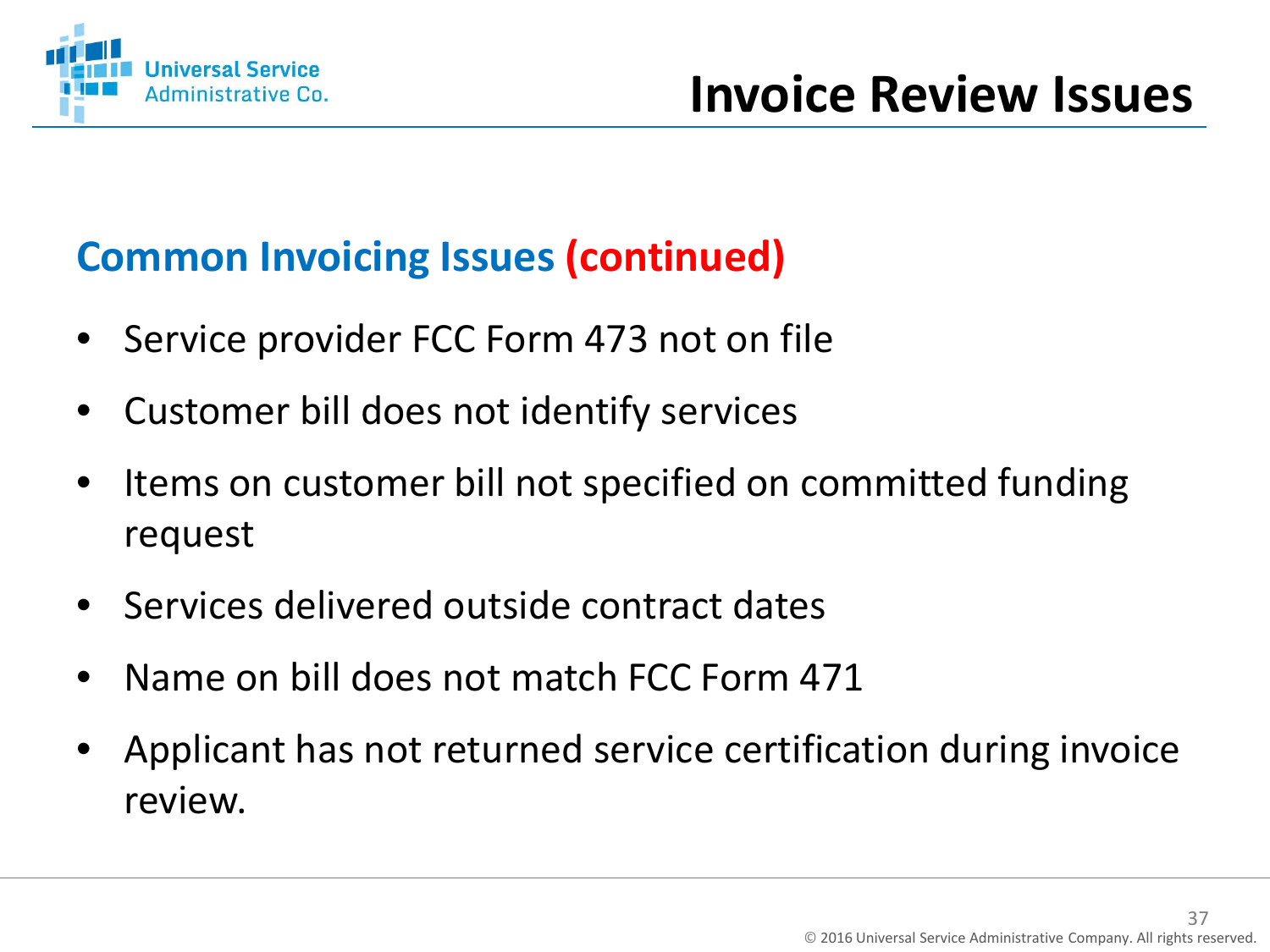

#### **Common Invoicing Issues (continued)**

- Other service certification issues
	- Certification returned by provider and not confirmed by applicant
	- Date to install is outside funding year
	- Date to install not completed for products delivered
	- Signature not provided
	- Form not dated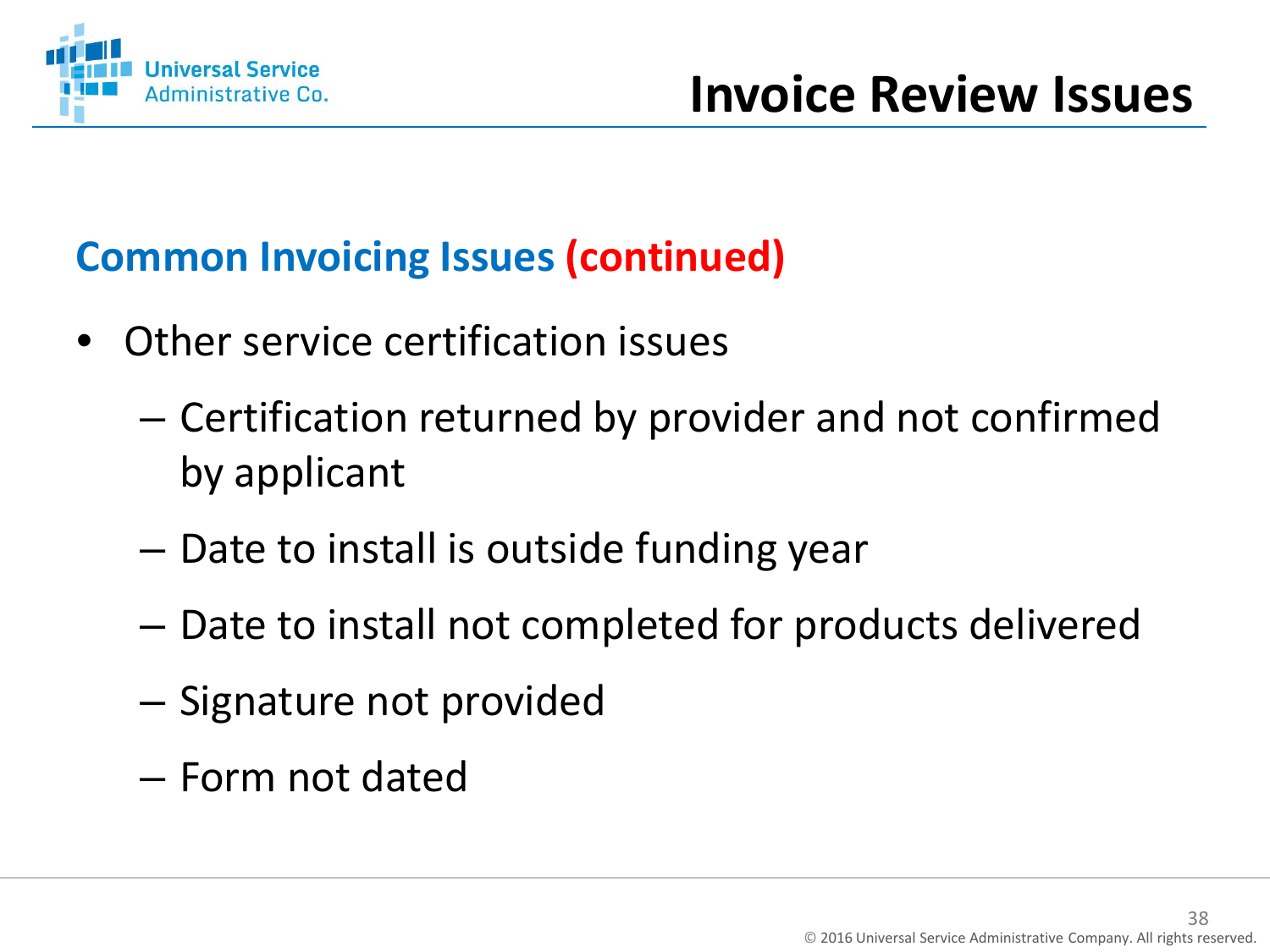

#### **Common Invoicing Issues (continued)**

- Payment of beneficiary portion
	- Proof of payment not returned when requested
	- Check does not demonstrate clearing bank
	- Check already shows payment for another invoice
	- Documents not from bank website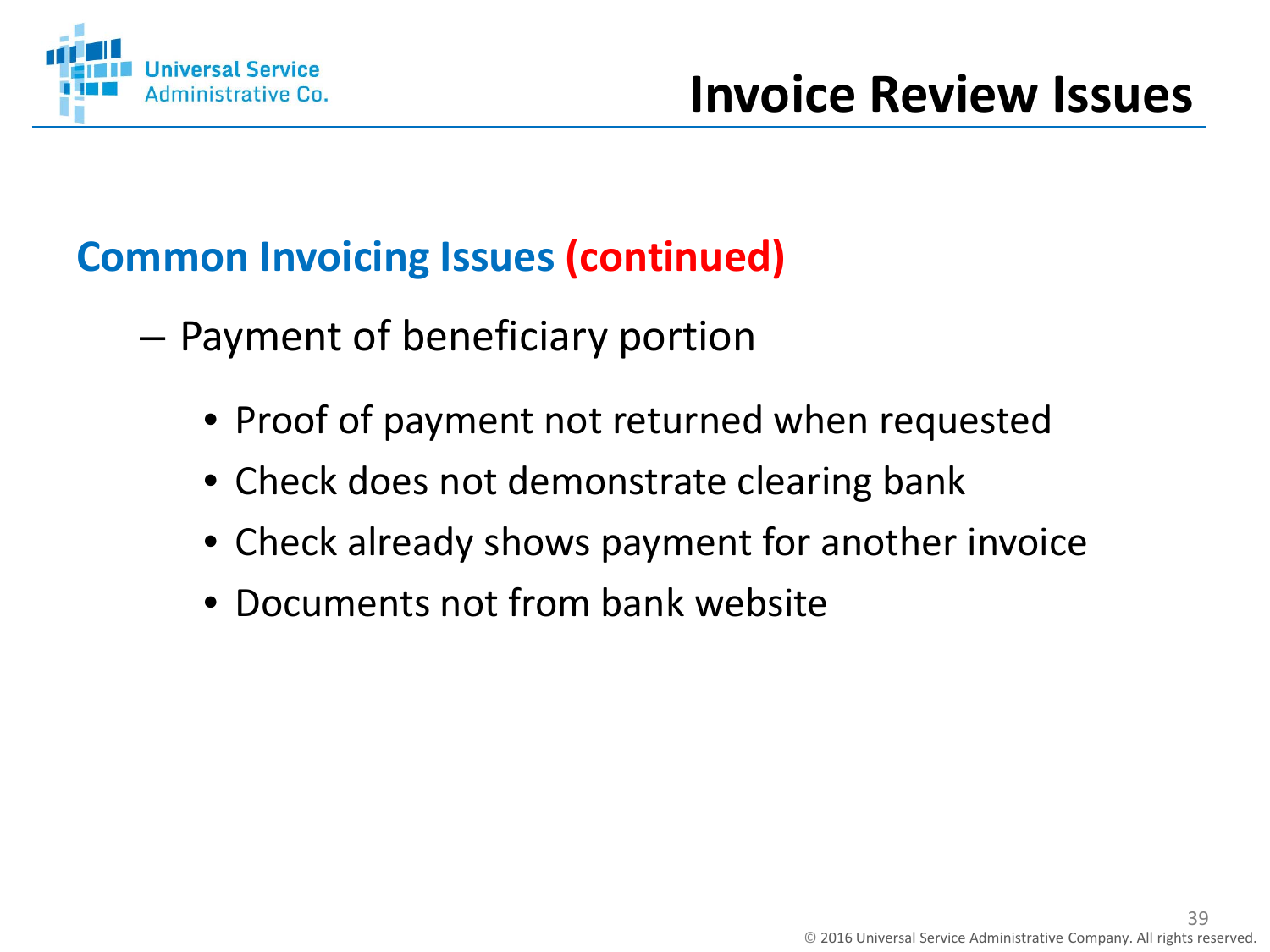

## Invoicing 2016

## **Deadlines**

© 2016 Universal Service Administrative Company. All rights reserved.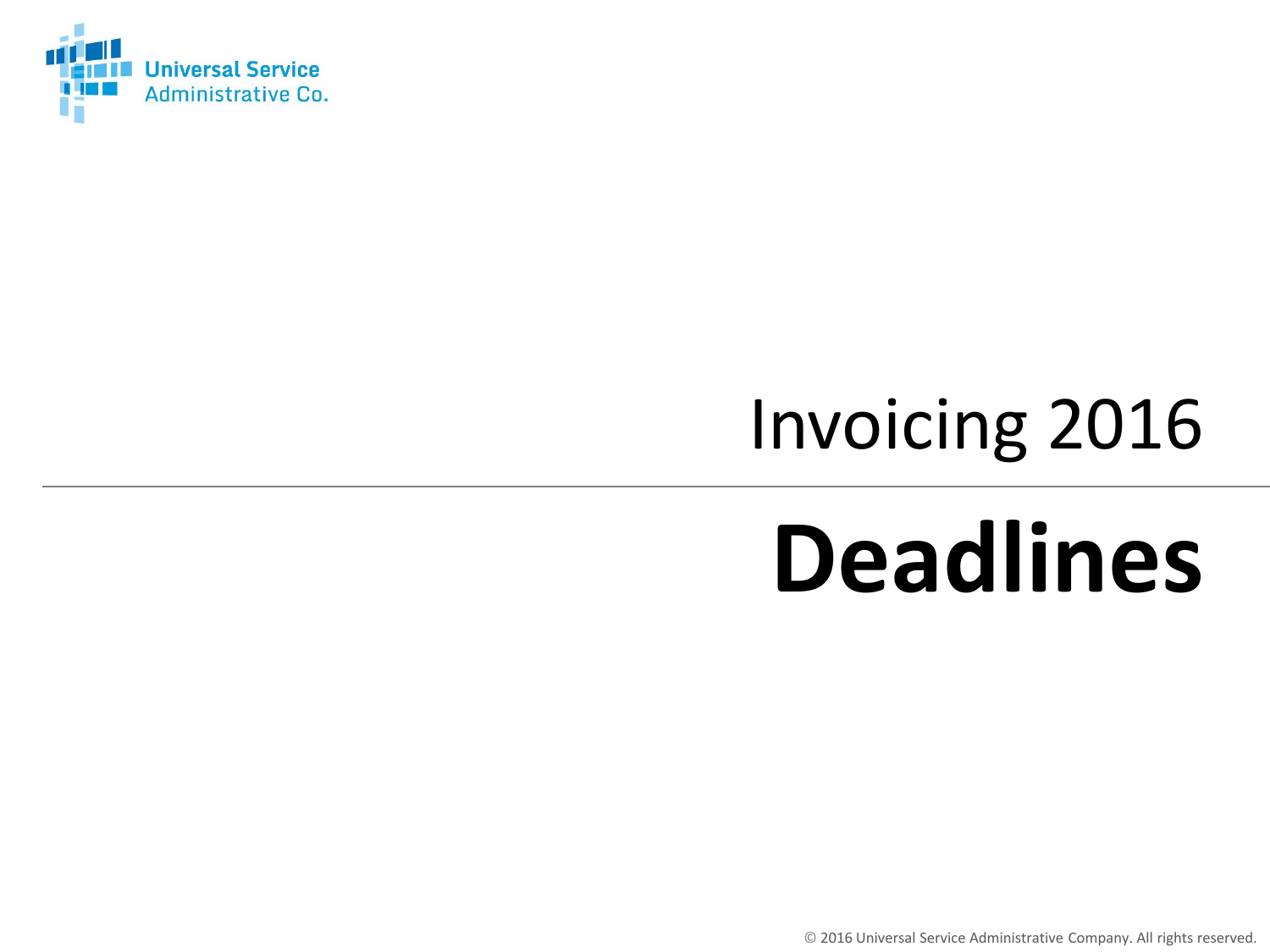

#### **Invoice Extension**

- Invoice Filing Deadline
	- Invoices must be submitted to USAC by
		- (1) 120 days after the last day to receive service, or
		- (2) 120 days after the date of the FCC Form 486 Notification Letter, whichever is later  $-47$  CFR § 54.514 (a)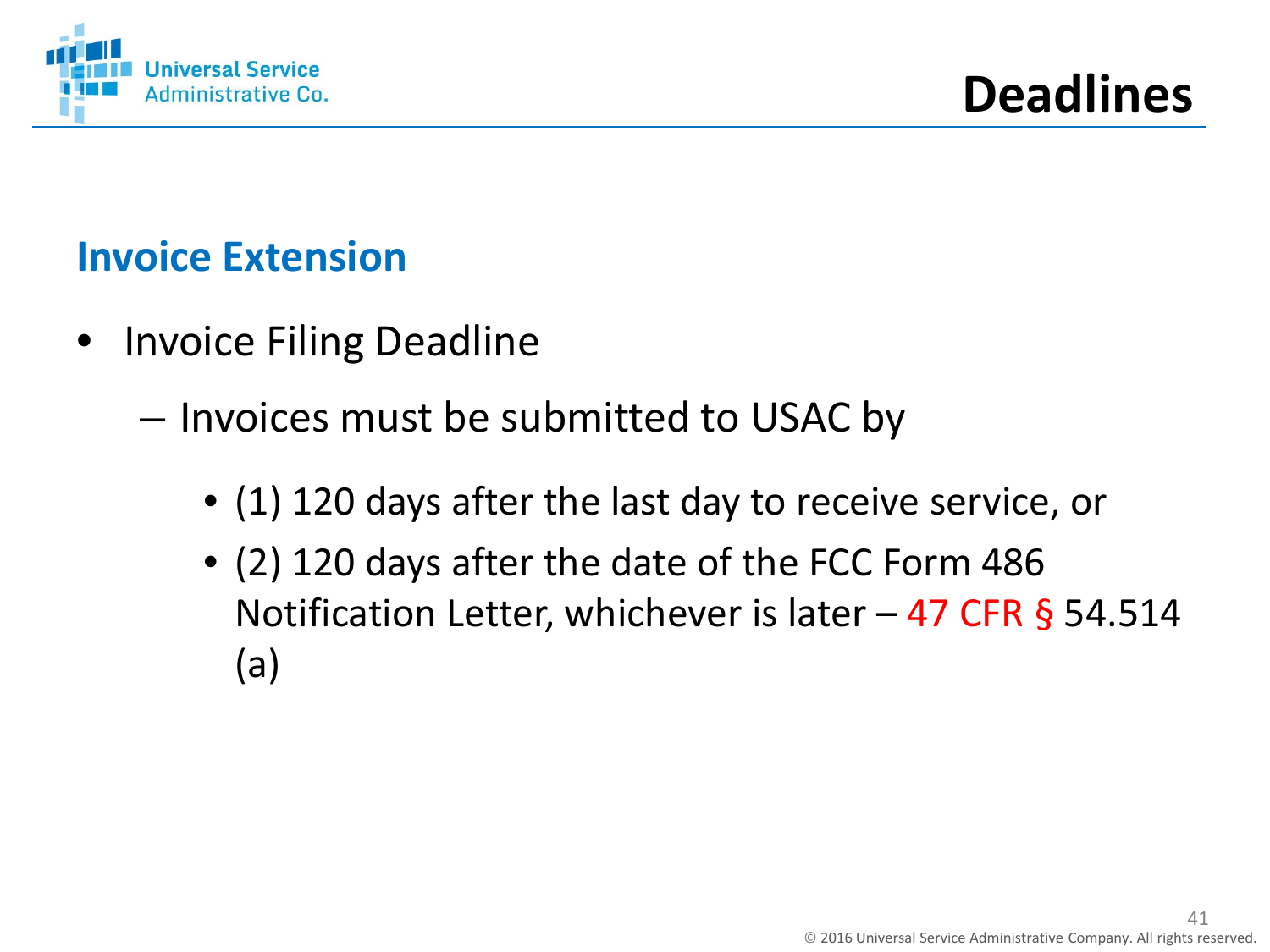

#### **Invoice Deadline Extension**

- Invoice Deadline Extension
	- Service providers or billed entities may request a onetime 120-day extension of the invoicing deadline
	- Note: The request **MUST** be made in advance of the deadline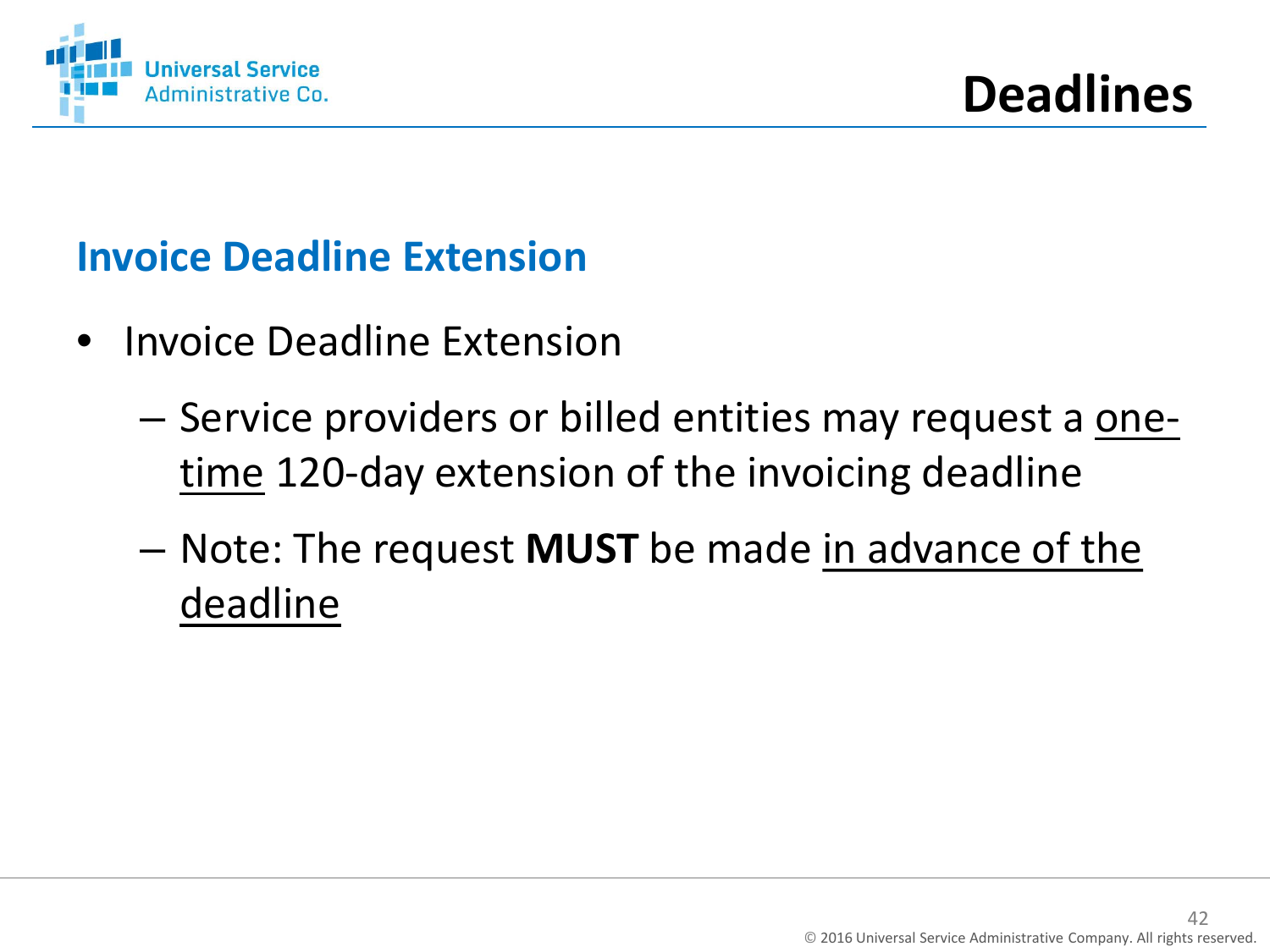

#### **Invoice Extension**

- Invoice Deadline Extension
	- If an invoice is timely filed but was rejected or reduced for a ministerial or clerical error, an appeal to USAC can be requested to correct the error.
	- Must be requested within 60 days of BEAR notification letter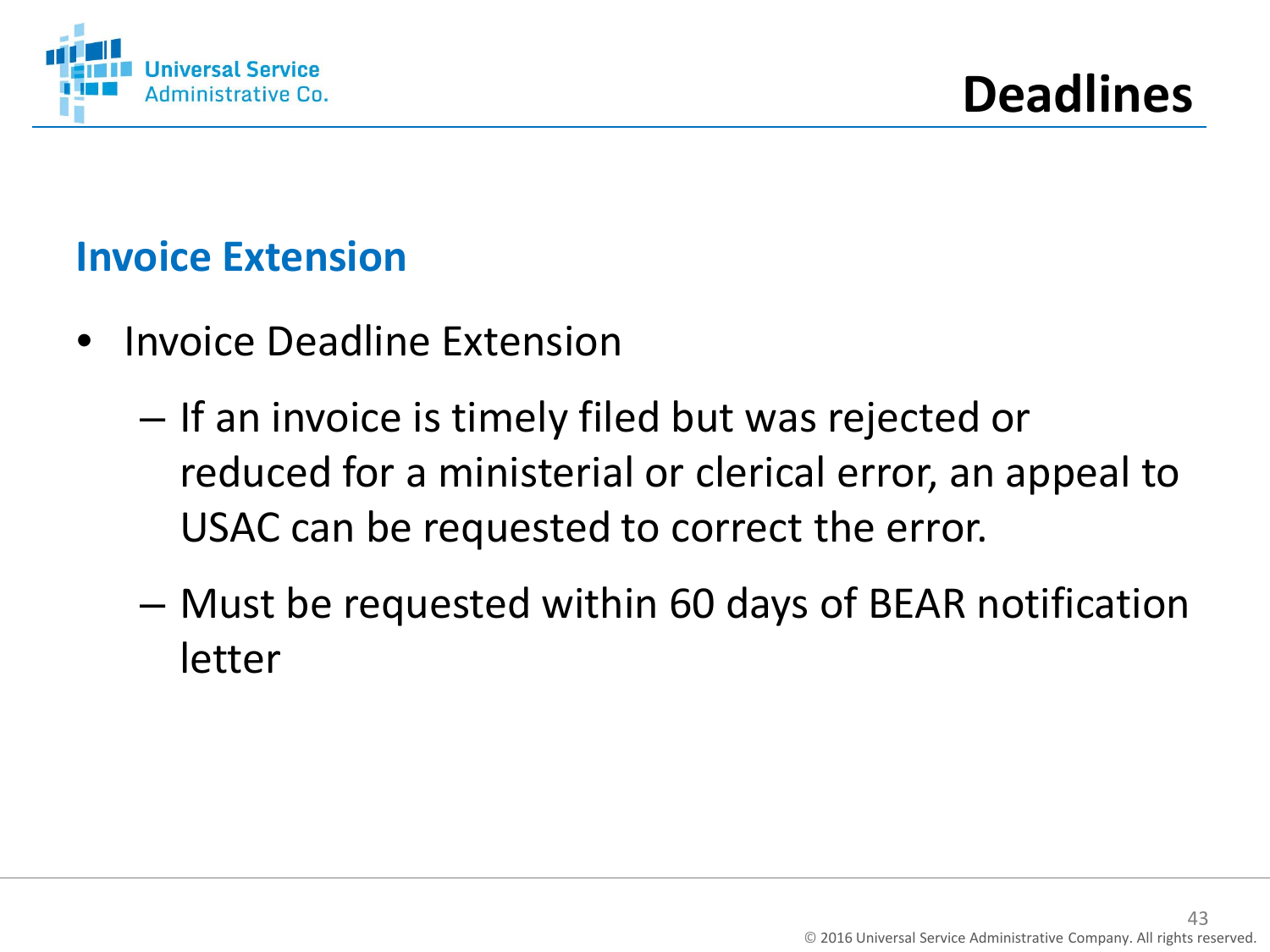

#### **Service Delivery Extension for Non-Recurring Services**

• An extension is automatic (Extends until Sept. 30 of the following year) if: (1) FCDL issued after March 1

(2) SPIN Changes, Service Substitutions after March 1

- Applicants or service providers may request an extension (when service provider unable to complete implementation for reasons beyond its control)
	- Must be filed on FCC Form 500
	- Provide new contract end date too
	- Must provide a reason
	- Must file by service delivery deadline (typically Sept. 30 following the funding year).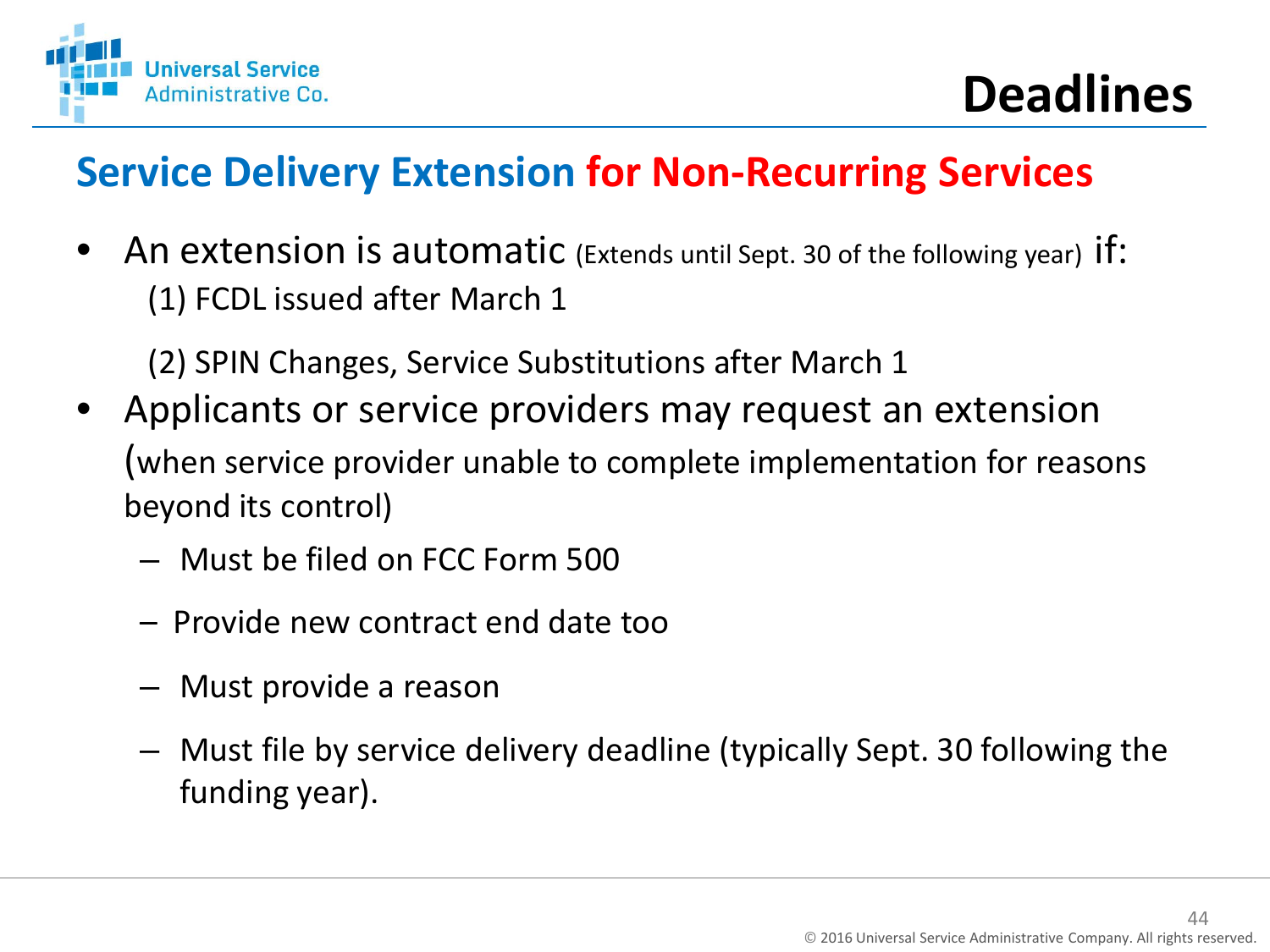

### **Assistance**

### **Where to Go for Help**

- [FCC Form 498 Status Tool](http://www.usac.org/sl/tools/498-ID-Status.aspx)
- [FRNs with Extended Deadlines](http://www.sl.universalservice.org/utilities/FRN_CurFundExt.asp)
- Applicant Process
	- [Invoicing](http://usac.org/sl/applicants/step06/default.aspx)
	- [Before You're Done](http://www.usac.org/sl/applicants/before-youre-done/default.aspx)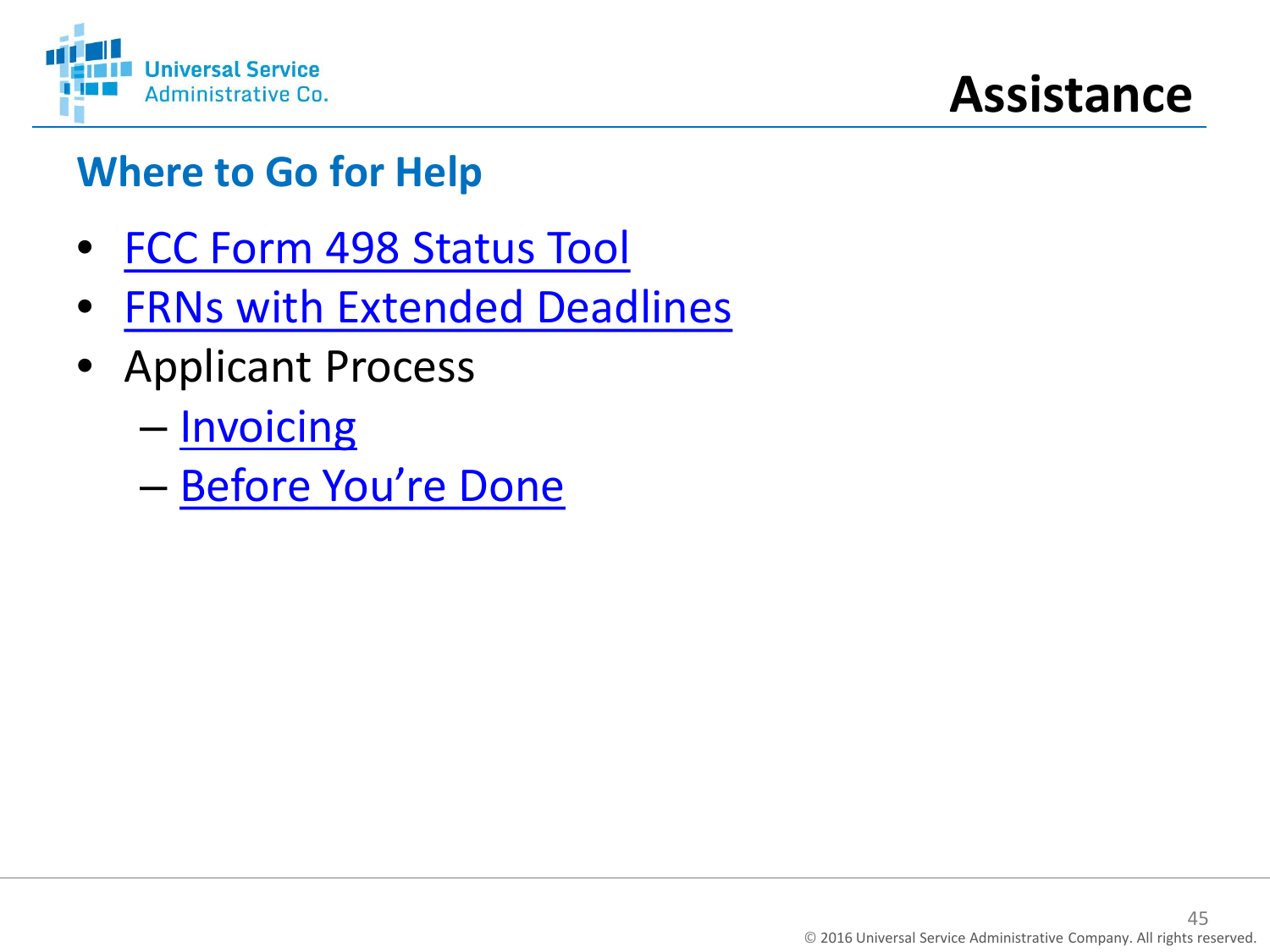



# **QUESTIONS?**